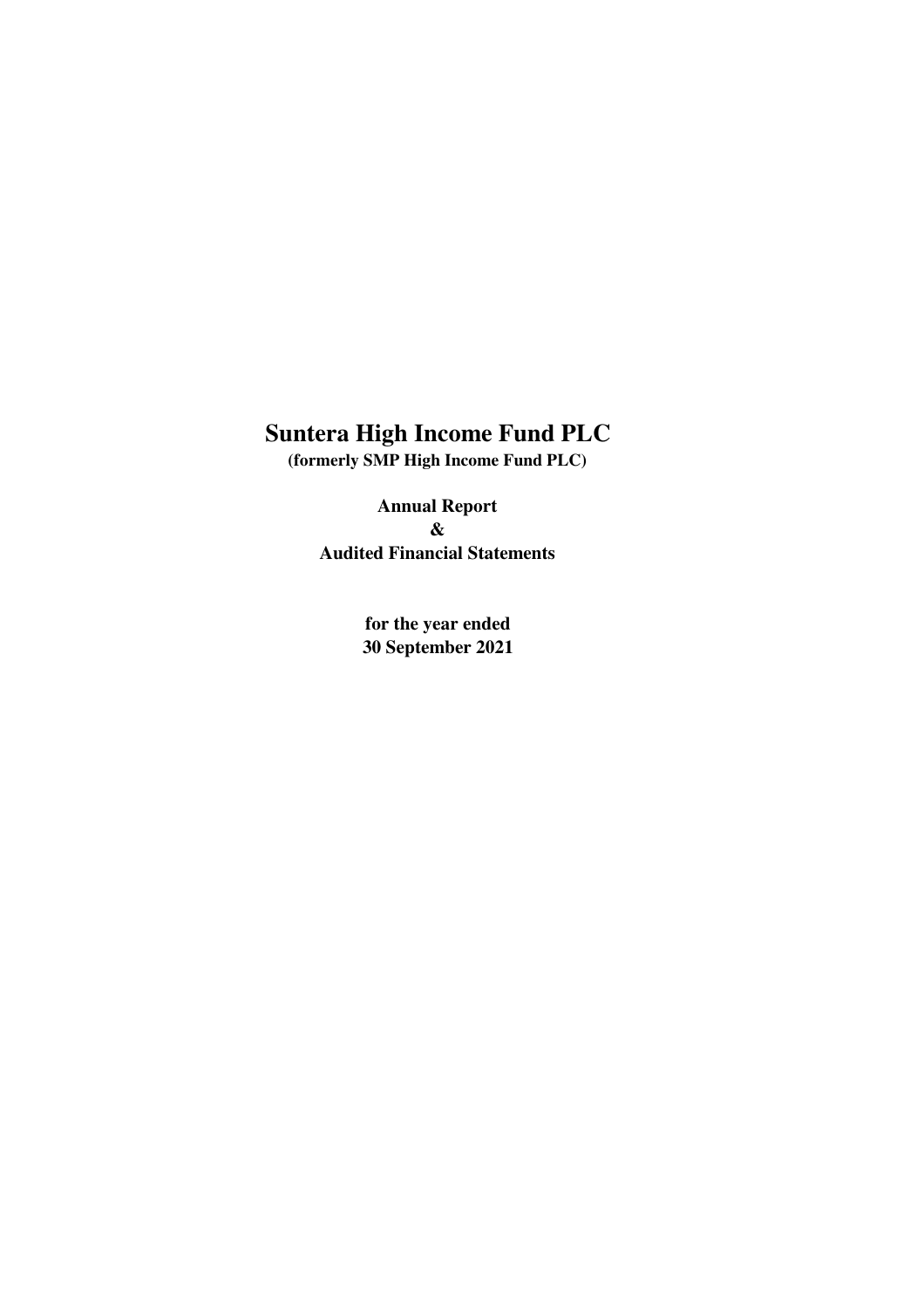*Annual Report & Audited Financial Statements for the year ended 30 September 2021*

# **Contents**

|                                                                                                            | Page      |
|------------------------------------------------------------------------------------------------------------|-----------|
| General Information                                                                                        | 1         |
| <b>Manager's Report</b>                                                                                    | $2 - 4$   |
| Comparative Table                                                                                          | 5         |
| Portfolio Statement                                                                                        | $6 - 8$   |
| Directors' Report                                                                                          | $9 - 10$  |
| Statement of Directors' Responsibilities in respect of the<br>Annual Report & Audited Financial Statements | 11        |
| <b>Statement of Total Return</b>                                                                           | 12        |
| Statement of Change in Net Assets attributable to<br>Holders of Participating Redeemable Preference Shares | 12        |
| <b>Balance Sheet</b>                                                                                       | 13        |
| Notes to the Financial Statements                                                                          | $14 - 22$ |
| <b>Distribution Table</b>                                                                                  | 23        |
| Independent Auditor's report to the members of<br>Suntera High Income Fund PLC                             | $24 - 26$ |
| Report of the Fiduciary Custodian                                                                          | 27        |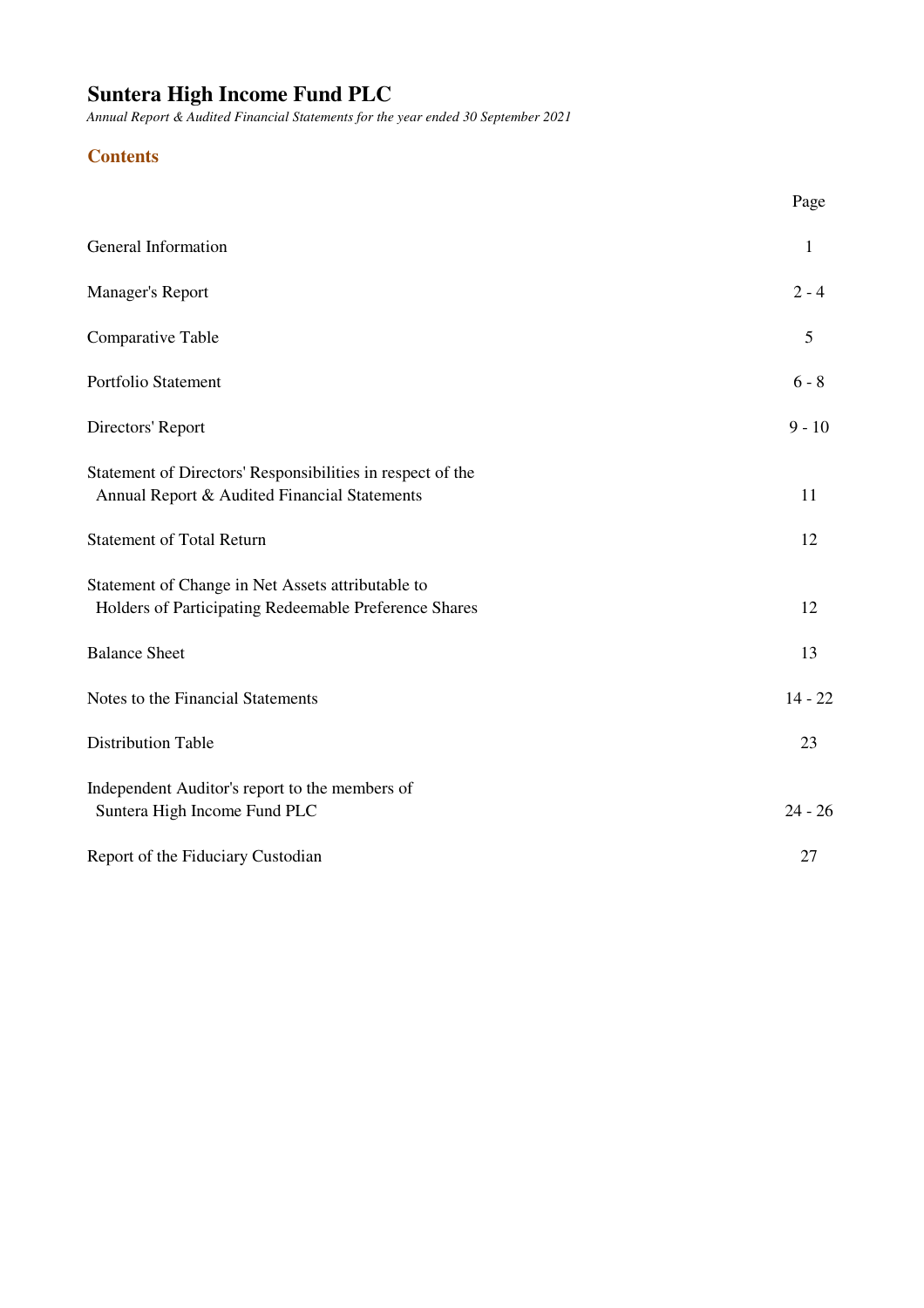*Annual Report & Audited Financial Statements for the year ended 30 September 2021*

# **General Information**

W J Clarke\* (Chairman) Clinch's House G M Easton\* Lord Street R K Corkill Douglas S W Bowden Isle of Man IM99 1RZ \* denotes Non-executive Director British Isles

### **Company Secretary**

R K Corkill

# **Manager and Registrar Auditor Auditor**

Suntera Fund Services (IOM) Limited PricewaterhouseCoopers LLC Clinch's House Sixty Circular Road Lord Street Douglas Douglas Isle of Man Isle of Man IM99 1RZ IM1 1SA British Isles British Isles

### **Investment Manager**

Aberdeen Asset Managers Limited 10 Queen's Terrace Aberdeen AB10 1YG British Isles

### **Fiduciary Custodian**

Apex Financial Services (Corporate) Limited 12 Castle Street St Helier Jersey JE2 3RT British Isles

### **Directors** Registered office: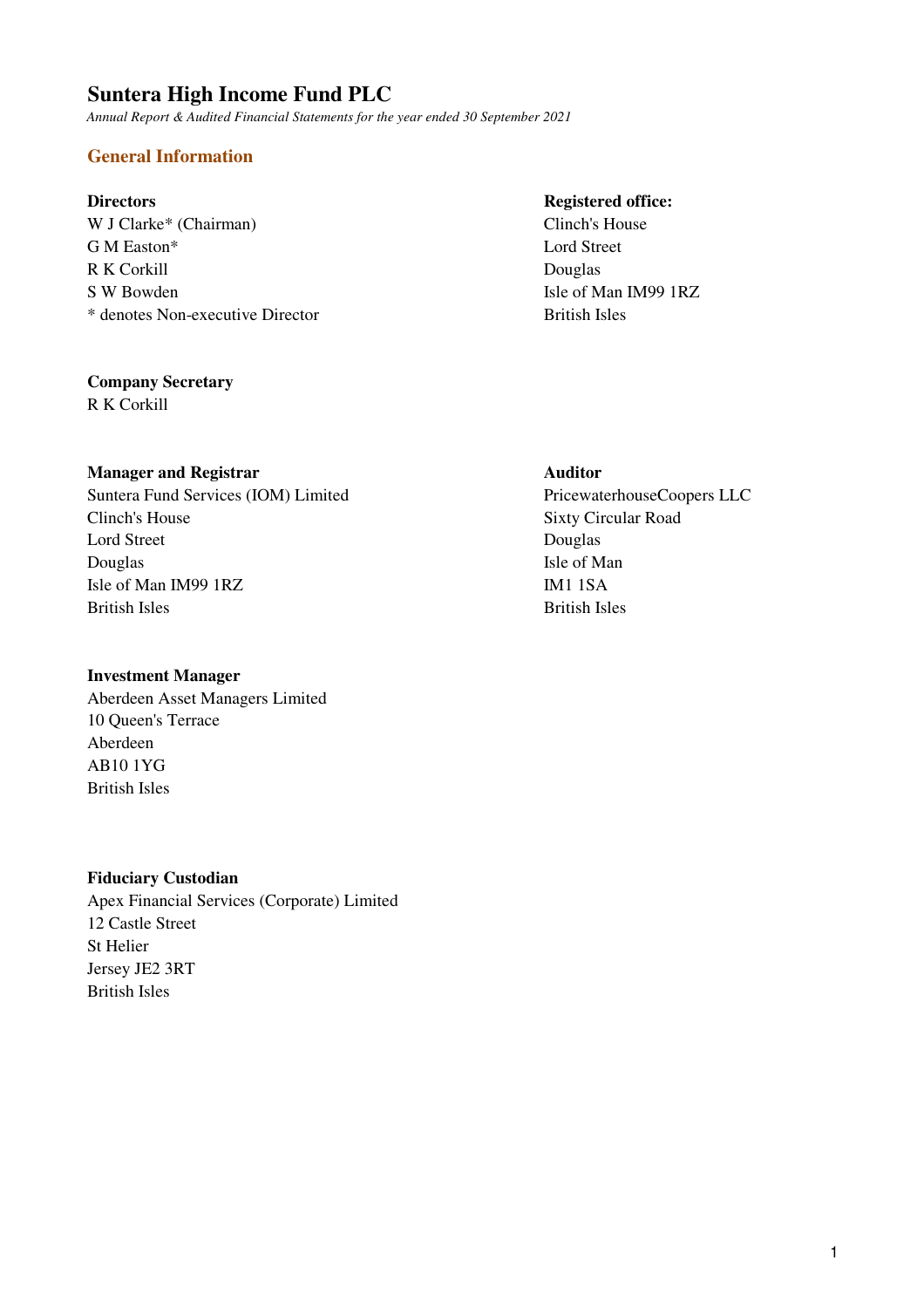*Annual Report & Audited Financial Statements for the year ended 30 September 2021*

## **Manager's Report**

#### **Introduction**

As detailed in the previous section entitled 'General Information', Suntera High Income Fund PLC (the "Fund") is managed by Suntera Fund Services (IOM) Limited (the "Manager") and the investment manager is Aberdeen Asset Managers Limited (the "Investment Manager"). That section also details the Directors, the Company Secretary, the Fiduciary Custodian and the Auditor.

The Fund is an Authorised Scheme for the purposes of the Collective Investment Schemes Act 2008. The Fund is established as an open-ended investment company and is managed in the Isle of Man under the Companies Acts 1931 to 2004 and in accordance with the Authorised Collective Investment Schemes Regulations 2010 (the "Regulations"). The Fund has elected to be a type A scheme for the purpose of the Regulations. In accordance with the Regulations, the Fund complies with the Statement of Recommended Practice for Authorised Funds issued by the Investment Management Association in May 2014 (the "SORP") and includes the portfolio statement as part of the Manager's report. The Fund was originally established and authorised on 3 March 1989.

#### **Important information**

The Annual Report & Audited Financial Statements for the year ended 30 September 2021 (together with the Abbreviated Annual Report for the year ended 30 September 2021 that has been sent to all registered shareholders) may be viewed on our website www.suntera.com and are available for inspection at the registered office of the Fund. The website also provides daily pricing information for the Fund.

If shareholders have any questions regarding the Fund please contact our Shareholder Services Team on 01624 682224 - or by email to fund.services@suntera.com.

#### **Investment objective, policy and strategy**

The purpose of the Fund is to provide investors with a high income, before taxation, from a managed portfolio of fixed-interest securities, denominated in sterling and other currencies, with net income distributed on a quarterly basis.

#### **Investment Manager's overview for the year ended 30 September 2021**

#### **Market review**

Corporate bond returns were generally positive over the period, although UK corporate bonds fell slightly. Investment-grade debt started the period under pressure, faced with the double effect of Covid-19 and weak oil prices. However, since then, there has been a broad recovery. Moreover, the major central banks all purchased corporate bonds through their stimulus programmes.

Corporate bonds struggled slightly in October 2020 as investors sold out of riskier debt, concerned about the potential for rising defaults amid uncertainty from rising Covid-19 cases and the US election. November saw the upward trend resume on positive news flow stemming from vaccine breakthroughs and a likely Biden presidency (that later materialised). This extended into the end of 2020, driven by vaccine optimism, the Brexit trade deal agreement and US stimulus package.

Rising US Treasury yields at the beginning of 2021 affected most financial markets. However, corporate bonds managed to weather the storm somewhat. As government bond yields stabilised, this robust performance continued through August, even as the US Federal Reserve (Fed) said it would begin offloading corporate bonds bought through its pandemic support plan. But corporate bonds fell in September as the latest minutes from the Fed's rate-setting committee suggested an increasingly hawkish approach from policymakers.

#### **Performance and activity of the Fund**

Over the 12-month period, the Fund outperformed the benchmark. This was mostly due to positive security selection – particularly in banking and real estate. Meanwhile, asset allocation also contributed, as the overweighting of real estate and Tier-1 debt more than offset the negative contribution from the underweighting of financial services, government-related debt and water. In particular, exposure to NewRiver REIT and Hammerson (real estate), Virgin Money (lower Tier-2 and banking), Quadgas (the ultimate owner of British Gas) and Mexican government bonds boosted performance. Conversely, Channel Link Enterprises and Réseau Ferré de France (transport) and Annington (real estate) largely detracted.

Regarding activity, we initiated several trades in the insurance sector throughout the review period. Looking to recycle low-yielding assets into better-value new issues, we sold the Fund's position in the Commonwealth Bank of Australia and reinvested into Pension Insurance Corporation (as well as Verizon Communications). We purchased new issues from US-based insurer Athene and added to our position in Aviva. After the new year, we also sold out of the Australian insurer QBE, after a strong run from the bonds left it expensive, versus other insurance groups. We also started to sell down the Fund's exposure to the French insurer AXA.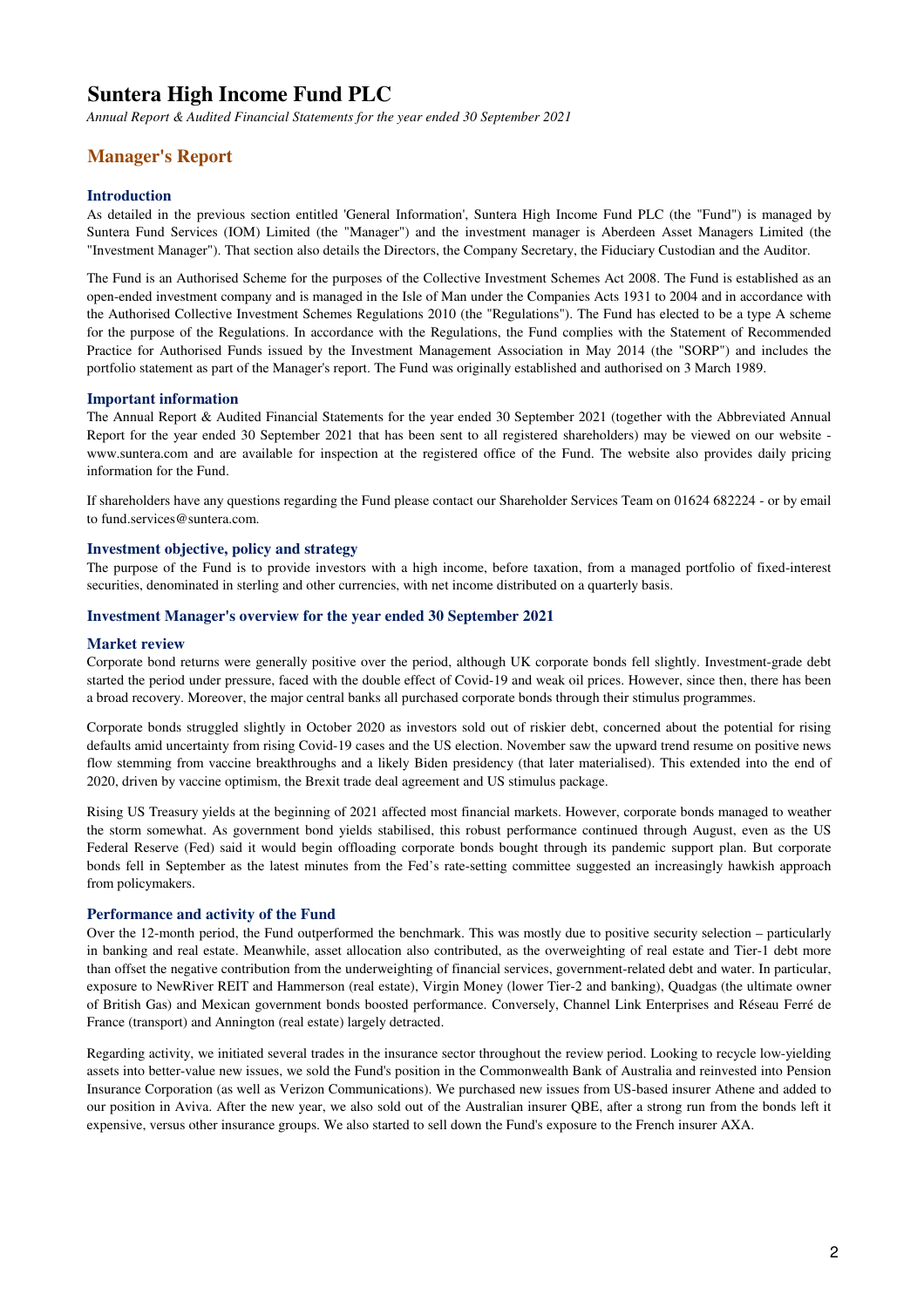*Annual Report & Audited Financial Statements for the year ended 30 September 2021*

### **Manager's Report (continued)**

#### **Investment Manager's overview for the year ended 30 September 2021 (continued)**

#### **Performance and activity of the Fund (continued)**

Trading in the last quarter of 2020 was largely based on positive news flow related to Covid-19 vaccine trials and Joe Biden's victory in the presidential election in November. We purchased BHP Billiton in November to benefit from the cyclical upswing that was underway in most economies. We also added a position in Mexican bonds at the very long end (matures in 2114), due to our belief that the Mexican Government would have a better relationship with the incoming US administration. This paid off, as the holding was a top contributor to the Fund's performance over the 12-month period. We sold some exposure to Heathrow after a strong recovery in spreads over November. This recovery left the group looking expensive, despite the optimistic outlook for the airport sector. We also took a new issue from the industrial group Toyota. We funded December issues from sales of Scottish Hydro and Yorkshire Energy bonds. Both bonds were expensive in the Fund and had performed well. We ended the year by adjusting duration lower with a gilt sale, in anticipation of rising yields in the UK.

After the new year, we purchased new issues from BNP Paribas and Motability. In March, the Fund suffered a significant redemption from its largest shareholder RL360 Life Insurance Company Limited which necessitated the sale of approximately 50.7% of the Fund's portfolio. It should be noted that the cost of this was borne by the exiting shareholder receiving the bid price for the Fund. We bought a new issue from Banco Santander, a well-run bank that offers defensive characteristics for the Fund, given the bonds' seniority.

In May, we sold the position in DS Smith, the paper and packaging group. This was after decent performance from the group over the last couple of years left it looking rich in credit markets. We later sold our position in Quadgas. The move to reduce carbon in the home heating market in the UK over the next few decades will be very expensive, and it is not clear where that expense will ultimately lie. In the meantime, the bonds had performed well, but did not reflect the risks we saw from this transition. We also sold positions in British Land after a recovery rally in the bonds took the level well through the end of 2019 spread levels. This left little value compared with our assessment of the business. Finally, we reduced exposure to housing associations, selling Catalyst Housing after a reasonable performance from the name and as its risk profile began to rise.

#### **Outlook\***

Unsurprisingly, investment-grade credit remains far from cheap at current levels. With lower carry available and greater scope for monetary policy action and/or policy error, investment-grade markets feel more fragile than they have done for some time. Overall fundamentals remain constructive, although idiosyncratic risks have picked up due to both Covid-19 and merger and acquisition events. It appears prudent to pare back exposures in the near term, although the technical backdrop remains a pillar of support.

*\* Investments markets and conditions can change rapidly and as such, the views expressed should not be taken as statements of fact nor should reliance be placed on these views when making investment decisions.*

#### **Shareholders' liability**

The shareholders are only liable for the debts of the Fund to the extent of their investment.

#### **Shares in issue**

The total number of participating redeemable preference shares in issue at the beginning and at the end of the year under review were:

| 30 September 2020 | 56,058,278 |
|-------------------|------------|
| 30 September 2021 | 25,586,830 |

#### **Value per share**

The mid-market value per share at the beginning and the end of the year under review was:

| 30 September 2020 | 57.70 <sub>p</sub> |
|-------------------|--------------------|
| 30 September 2021 | 56.14p             |

### **Portfolio statement**

Portfolio details are shown on pages 6 to 8.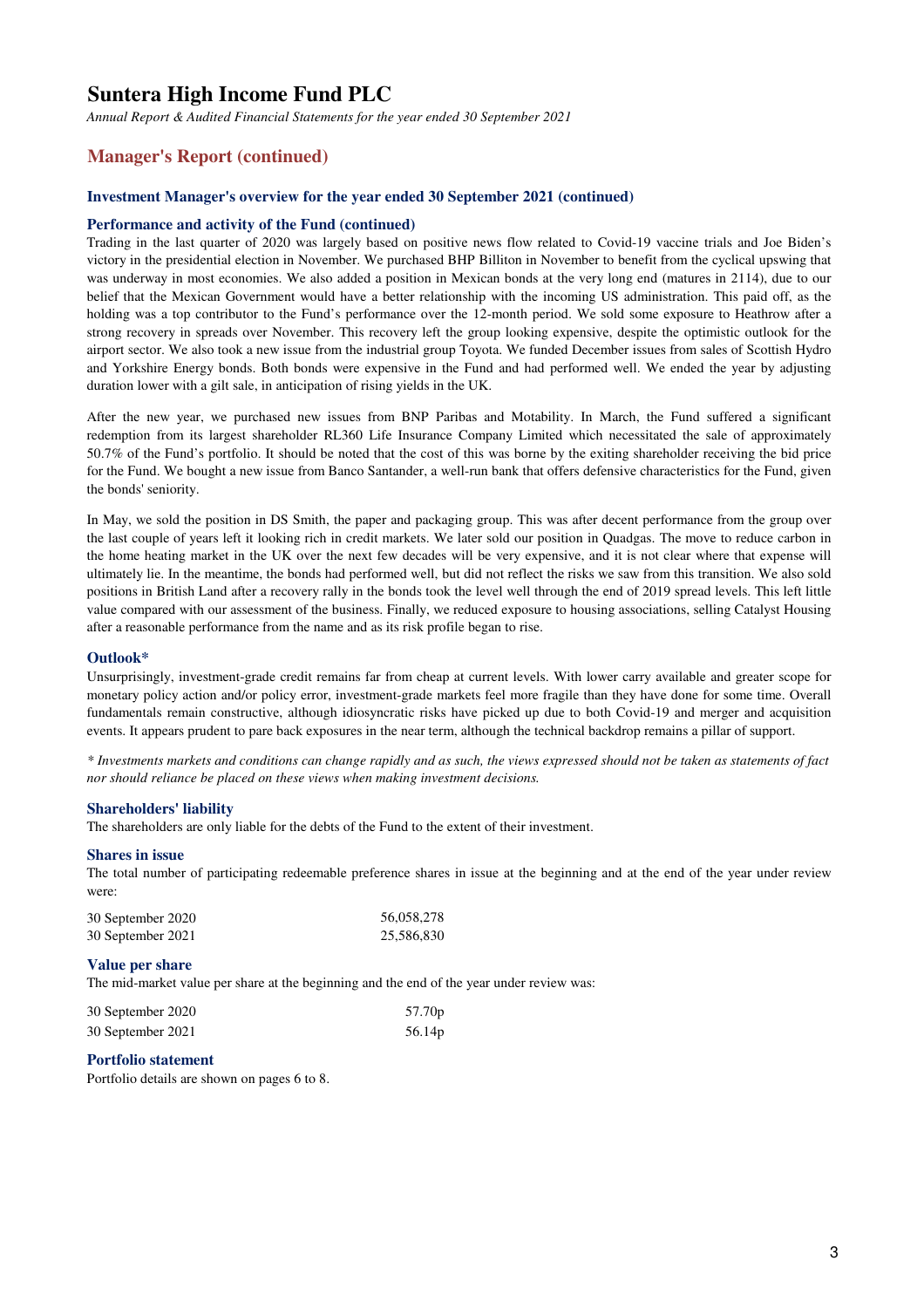*Annual Report & Audited Financial Statements for the year ended 30 September 2021*

## **Manager's Report (continued)**

#### **Future of the Fund**

Since a significant shareholder redemption in March 2021 the increased percentage of ongoing fixed costs are detracting from investment returns. The Manager, working closely with the Fund Board, Investment Manager and Fiduciary Custodian, has tried to identify new sources of investment into the Fund and explore alternative options to secure its future. On the basis the Directors of the Fund are of the opinion, that in the likely event of no viable solution being identified, the Fund would close, it is the Manager's expectation that the Fund would be closed within 12 months of these financial statements. An update will be provided to shareholders in due course.

**S W Bowden Director Suntera Fund Services (IOM) Limited** 16 December 2021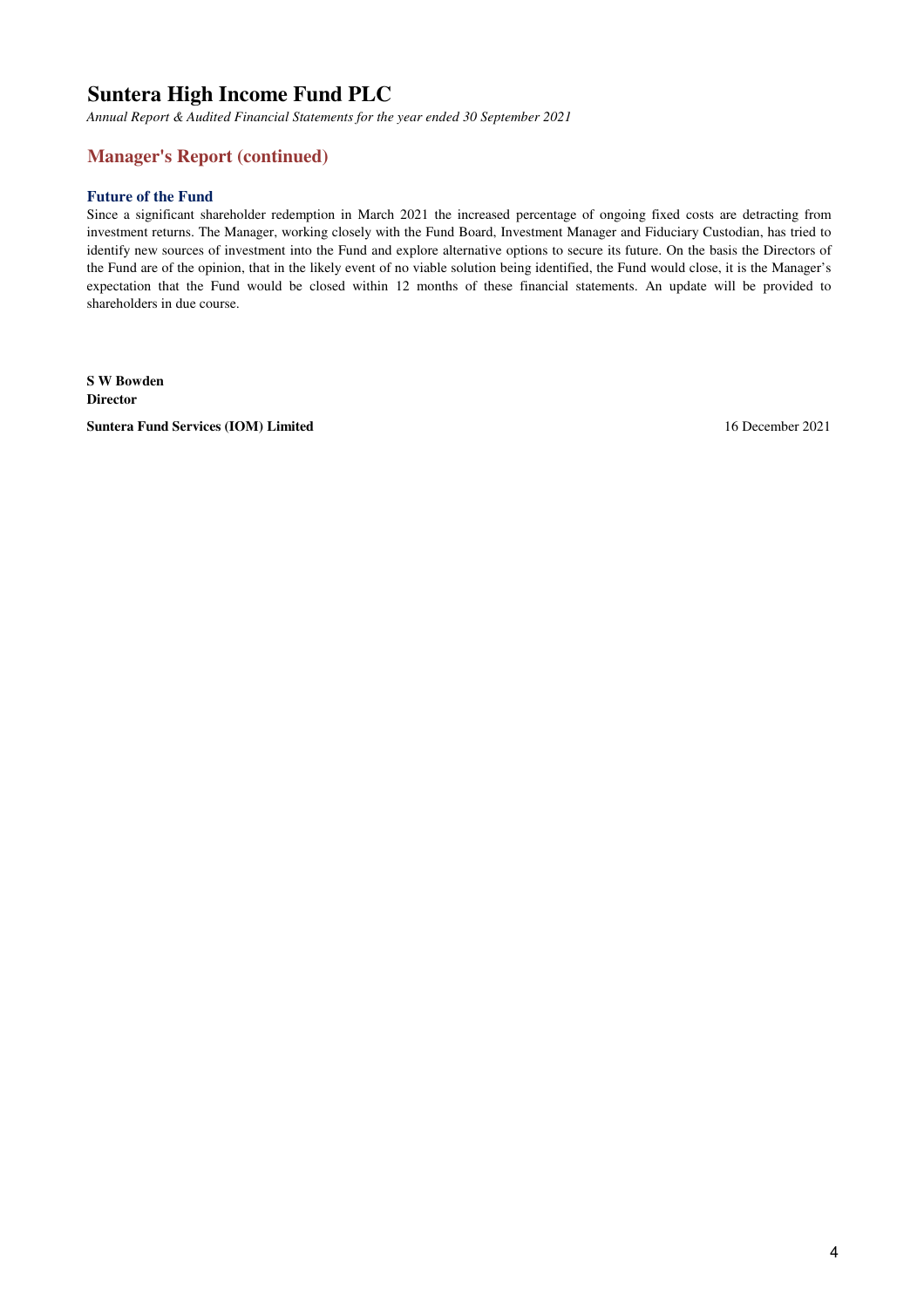*Annual Report & Audited Financial Statements for the year ended 30 September 2021*

### **Comparative Table**

|                                     | 2021        | 2020        | 2019        |
|-------------------------------------|-------------|-------------|-------------|
|                                     | p           | p           | p           |
| Change in net asset value per share |             |             |             |
| Opening net asset value per share   | 57.70       | 57.15       | 53.62       |
| Return before operating charges*    | 0.21        | 2.51        | 5.63        |
| Operating charges                   | (0.67)      | (0.56)      | (0.49)      |
| Return after operating charges*     | (0.46)      | 1.95        | 5.14        |
| Distributions on preference shares  | (1.10)      | (1.40)      | (1.61)      |
| Closing net asset value per share   | 56.14       | 57.70       | 57.15       |
| *after direct transaction costs of  | 0.006       | 0.003       | 0.004       |
| <b>Performance</b>                  |             |             |             |
| Return after charges                | $-0.80%$    | 3.41%       | 9.59%       |
| <b>Other information</b>            |             |             |             |
| Closing net asset value             | £14,365,527 | £32,344,373 | £33,980,283 |
| <b>Closing number of shares</b>     | 25,586,830  | 56,058,278  | 59,455,542  |
| Operating charges                   | 1.15%       | 0.98%       | 0.89%       |
| Direct transaction costs            | 0.022%      | 0.005%      | 0.007%      |

Additional comparative table disclosures required by the Authorised Collective Investment Schemes Regulations 2010:

#### **Performance record for the year ended**

|                   | <b>Highest</b><br>share price | Lowest<br>share price | <b>Net distribution</b><br>per share* |
|-------------------|-------------------------------|-----------------------|---------------------------------------|
|                   | p                             | p                     | p                                     |
| 30 September 2017 | 61.28                         | 54.67                 | 1.91                                  |
| 30 September 2018 | 56.52                         | 53.71                 | 1.63                                  |
| 30 September 2019 | 58.00                         | 52.98                 | 1.61                                  |
| 30 September 2020 | 58.63                         | 51.39                 | 1.40                                  |
| 30 September 2021 | 59.58                         | 56.24                 | 1.10                                  |

\*Net distribution per share is based on average shares in issue during the year.

| Ongoing charges figure ("OCF") for the year ended | $OCF*$ |
|---------------------------------------------------|--------|
| 30 September 2019                                 | 0.89%  |
| 30 September 2020                                 | 0.98%  |
| 30 September 2021                                 | 1.15%  |

\* The OCF is the total expenses paid by the Fund in the year expressed as a percentage of the Fund's average net asset value.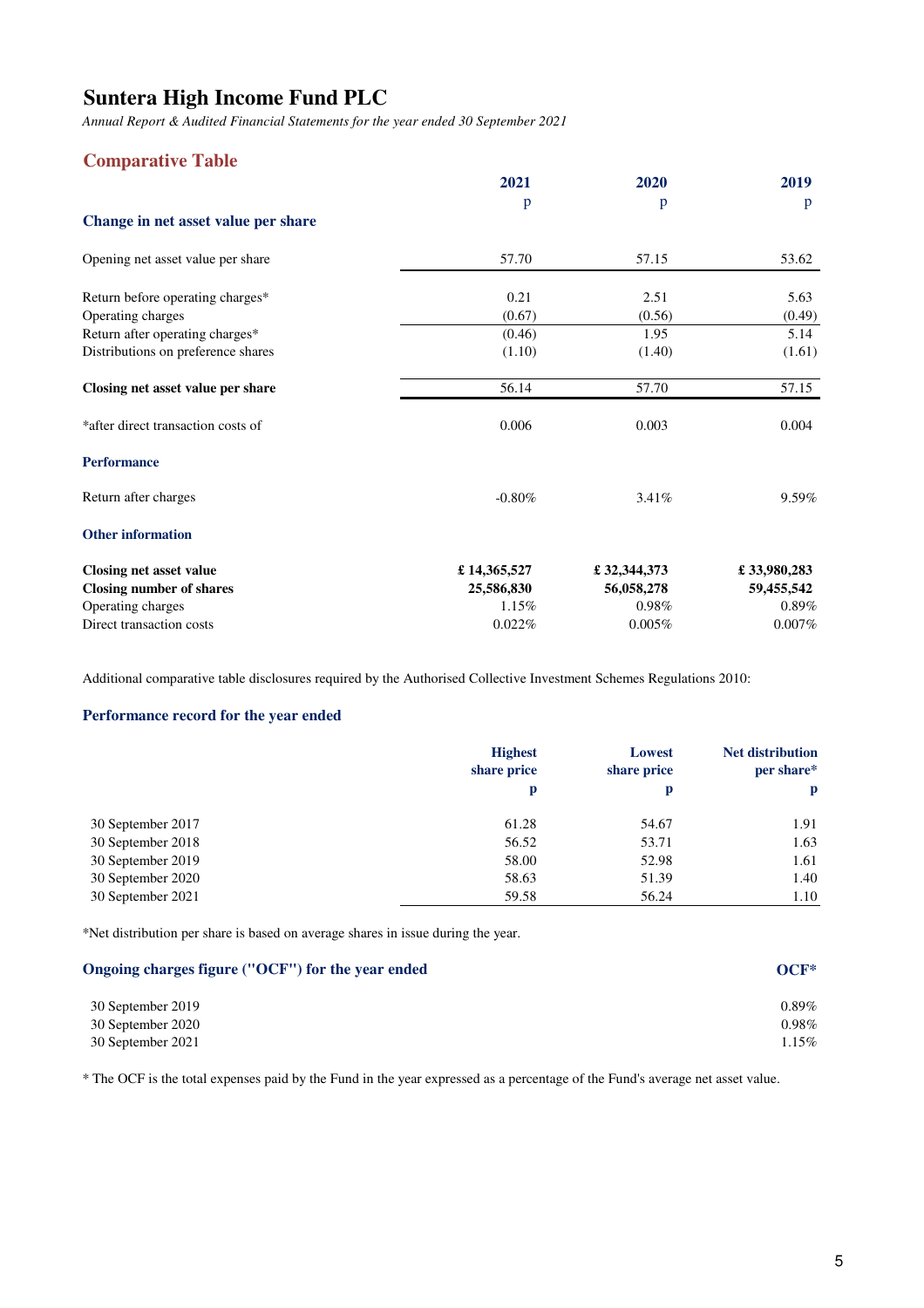*Annual Report & Audited Financial Statements for the year ended 30 September 2021*

### **Portfolio Statement**

|                                       | <b>Quantity</b> | Valuation | $%$ of Fund's                |
|---------------------------------------|-----------------|-----------|------------------------------|
|                                       | 30.09.2021      | £         | property                     |
| <b>Government Bonds</b>               |                 |           |                              |
| United Kingdom Gilt 0.875% 22/10/2029 | 93,000          | 93.163    | $0.65\%$                     |
| United Kingdom Gilt 1.625% 22/10/2071 | 66,000          | 77.418    | $0.54\%$                     |
| United Kingdom Gilt 2.75% 07/09/2024  | 794.435         | 848,405   | 5.93%                        |
| United Kingdom Gilt 4.25% 07/03/2036  | 130,000         | 182,369   | 1.28%                        |
| United Kingdom Gilt 4.25% 07/12/2046  | 82,405          | 132,757   | 0.93%                        |
| United Kingdom Gilt 4.25% 07/12/2049  | 63,058          | 105,775   | 0.74%                        |
| United Kingdom Gilt 0.125% 31/01/2028 | 366,047         | 352.251   | 2.46%                        |
| <b>Total Government Bonds</b>         |                 | 1,792,138 | $12.53\%$                    |
|                                       |                 |           | $(As at 30.09.2020: 7.96\%)$ |

### **Corporate Bonds**

| Anheuser-Busch InBev SA/NV 2.85% 25/05/2037            | 56,000  | 59,544            | 0.42%    |
|--------------------------------------------------------|---------|-------------------|----------|
| Annington Funding PLC 3.935% 12/07/2047                | 100,000 | 120,802           | 0.84%    |
| Aspire Defence Finance PLC 4.674% 31/03/2040           | 50,000  | 54,627            | 0.38%    |
| Aspire Defence Finance PLC 4.674% 31/03/2040           | 112,000 | 122,016           | $0.85\%$ |
| AT&T Inc 4.875% 01/06/2044                             | 100,000 | 133,378           | 0.93%    |
| AT&T Inc 5.2% 18/11/2033                               | 140,000 | 181,292           | 1.27%    |
| Athene Global Funding 1.875% 30/11/2028                | 156,000 | 155,158           | 1.08%    |
| Aviva PLC 4% 06/03/2055                                | 100,000 | 109,321           | 0.76%    |
| Aviva PLC 6.125% Perp                                  | 80,000  | 83,888            | 0.59%    |
| Aviva PLC 6.875% 20/05/2058                            | 52,000  | 81,229            | 0.57%    |
| AXA SA 6.686% Perp                                     | 74,000  | 90,948            | 0.64%    |
| Banco Santander SA 1.5% 14/04/2026                     | 100,000 | 99,834            | 0.70%    |
| Bank Nederlandse Gemeenten NV 5.2% 07/12/2028          | 50,000  | 64,101            | 0.45%    |
| Barclays PLC 3% 08/05/2026                             | 211,000 | 223,873           | 1.57%    |
| Barclays PLC 3.75% 22/11/2030                          | 118,000 | 126,419           | 0.88%    |
| BAT International Finance PLC 4% 04/09/2026            | 151,000 | 165,719           | 1.16%    |
| BAT International Finance PLC 6% 24/11/2034            | 50,000  | 63,644            | $0.44\%$ |
| Berkshire Hathaway Finance 2.625% 19/06/2059           | 115,000 | 127,729           | 0.89%    |
| BHP Billiton Finance Ltd 6.5% 22/10/2077               | 158,000 | 167,126           | 1.17%    |
| BNP Paribas 1.25% 13/07/2031                           | 100,000 | 93,219            | 0.65%    |
| BP Capital Markets PLC 4.25% Perp                      | 127,000 | 135,410           | 0.95%    |
| British Telecommunication 6.375% 23/06/2037            | 50,000  | 69,603            | 0.49%    |
| Centrica PLC 7% 19/09/2033                             | 50,000  | 74,498            | 0.52%    |
| Channel Link Enterprises Finance PLC 3.043% 30/06/2050 | 100,000 | 100,443           | 0.70%    |
| Cie de Saint-Gobain 5.625% 15/11/2024                  | 100,000 | 114,208           | 0.80%    |
| Connect Plus Issuer 2.607% 31/03/2039                  | 109,000 | 109,624           | $0.77\%$ |
| Credit Suisse Group AG 2.25% 06/09/2028                | 147,000 | 149,546           | 1.05%    |
| Danske Bank 2.25% 14/01/2028                           | 100,000 | 101,870           | 0.71%    |
| Deutsche Bank AG 1.875% 22/12/2028                     | 200,000 | 198,006           | 1.38%    |
| E.ON International Finance BV 6.375% 07/06/2032        | 104,000 | 145,096           | 1.01%    |
| Eastern Power Networks PLC 6.25% 12/11/2036            | 50,000  | 76,956            | $0.54\%$ |
| Electricite de France SA 5.5% 17/10/2041               | 100,000 | 144,423           | 1.01%    |
| Electricite de France SA 6% 31/12/2049                 | 100,000 | 110,734           | $0.77\%$ |
| Electricite de France SA 6.125\% 02/06/2034            | 50,000  | 70,764            | 0.49%    |
| Enel Finance International NV 5.75% 14/09/2040         | 85,000  | 126,302           | 0.88%    |
| Equity Release Funding No 3 PLC 5.05% 26/04/2033       | 178,000 | 212,136           | 1.48%    |
| European Investment Bank 4.25% 07/12/2021              | 191,800 | 193,175           | 1.35%    |
| European Investment Bank 5% 15/04/2039                 | 62,000  | 96,311            | 0.67%    |
| Eversholt Funding PLC 2.742% 30/06/2040                | 137,000 | 138,533           | 0.97%    |
| Gatwick Funding Ltd 5.75% 23/01/2037                   | 100,000 |                   | 0.93%    |
| General Electric Co 5.375% 18/12/2040                  |         | 132,558<br>46,215 | 0.32%    |
|                                                        | 33,000  |                   |          |
| GlaxoSmithKline Capital PLC 5.25% 10/04/2042           | 50,000  | 75,655            | 0.53%    |
| Grainger PLC 3% 03/07/2030                             | 100,000 | 104,660           | 0.73%    |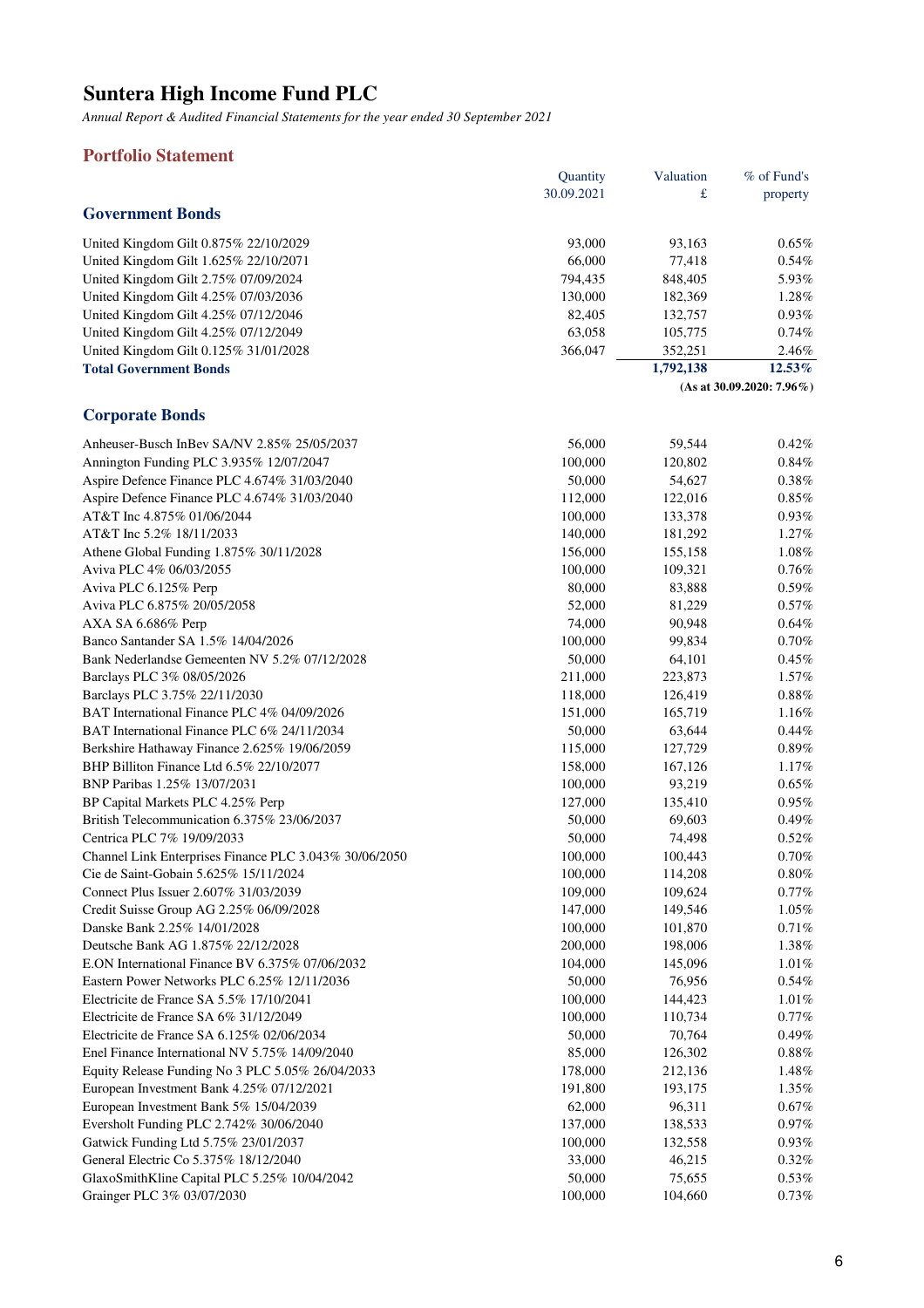*Annual Report & Audited Financial Statements for the year ended 30 September 2021*

# **Portfolio Statement (continued)**

|                                                           | Quantity   | Valuation | % of Fund's |
|-----------------------------------------------------------|------------|-----------|-------------|
|                                                           | 30.09.2021 | £         | property    |
| <b>Corporate Bonds (continued)</b>                        |            |           |             |
| Great Rolling Stock Co Ltd/The 6.5% 05/04/2031            | 100,000    | 101,575   | 0.71%       |
| Hammerson PLC 7.25% 21/04/2028                            | 44,000     | 55,230    | 0.39%       |
| Heathrow Funding Limited 5.875% 13/05/2041                | 100,000    | 143,544   | $1.00\%$    |
| HSBC Bank Capital Funding Sterling 1 LP 5.844% Perp       | 105,000    | 146,419   | 1.02%       |
| HSBC Holdings PLC 7% 04/07/2038                           | 100,000    | 148,658   | 1.04%       |
| Hutchison Whampoa Finance UK PLC 5.625% 24/11/2026        | 100,000    | 121,391   | 0.85%       |
| innogy Finance BV 6.125% 06/07/2039                       | 100,000    | 150,767   | 1.05%       |
| Lloyds Bank PLC 2.707% 12/03/2035                         | 173,000    | 174,922   | 1.22%       |
| Lloyds Bank PLC 7.625% 22/04/2025                         | 49,000     | 59,767    | 0.42%       |
| London & Quadrant Housing Trust Ltd 3.75% 27/10/2049      | 100,000    | 130,265   | 0.91%       |
| Meadowhall Finance 4.986% 12/07/2037                      | 120,000    | 86,498    | 0.60%       |
| MetLife Inc 5.375% 09/12/2024                             | 149,000    | 169,626   | 1.19%       |
| MORHOMES PLC 3.4% 19/02/2038                              | 153,000    | 169,643   | 1.19%       |
| National Express Group Plc 2.375% 20/11/2028              | 100,000    | 102,195   | 0.71%       |
| National Grid Electricity Transmissions 1.375% 16/09/2026 | 200,000    | 200,446   | 1.40%       |
| New York Life Global Funding 1.625% 15/12/2023            | 100,000    | 102,151   | 0.71%       |
| New York Life Global Funding 1.75% 15/12/2022             | 100,000    | 101,609   | 0.71%       |
| NewRiver REIT PLC 3.5% 07/03/2028                         | 100,000    | 103,156   | 0.72%       |
| Next PLC 4.375% 02/10/2026                                | 183,000    | 206,373   | 1.44%       |
| Northern Gas Networks Finance PLC 4.875% 15/11/2035       | 64,000     | 83,140    | 0.58%       |
| Notting Hill Housing Trust 4.375% 20/02/2054              | 100,000    | 146,841   | 1.03%       |
| Orange SA 3.25% 15/01/2032                                | 100,000    | 111,590   | 0.78%       |
| Orbit Capital PLC 3.5% 24/03/2045                         | 100,000    | 121,215   | 0.85%       |
| Peabody Capital No 2 Plc 4.625% 12/12/2053                | 100,000    | 153,163   | 1.07%       |
| Pension Insurance 4.625% 05/07/2031                       | 100,000    | 112,134   | 0.78%       |
| Premiertel PLC 6.175% 08/05/2032                          | 84,000     | 82,173    | 0.57%       |
| Prudential PLC 5.56% 20/07/2055                           | 100,000    | 118,478   | 0.83%       |
| RMPA Services PLC 5.337% 30/09/2038                       | 86,000     | 78,507    | 0.55%       |
| Royal Bank of Scotland Group PLC 2.875% 19/09/2026        | 100,000    | 105,271   | 0.74%       |
| RSA Insurance Group PLC 5.125% 10/10/2045                 | 150,000    | 170,996   | 1.20%       |
| Santander UK Group Holdings PLC 2.92% 05/08/2026          | 200,000    | 210,008   | 1.47%       |
| Santander UK PLC 5.25% 16/02/2029                         | 103,000    | 132,414   | 0.93%       |
| SNCF RESEAU 4.83% 25/03/2060                              | 118,000    | 203,605   | 1.42%       |
| Southern Gas Networks PLC 6.375% 15/05/2040               | 58,000     | 90,914    | 0.64%       |
| SP Transmission Plc 2% 13/11/2031                         | 100,000    | 101,707   | 0.71%       |
| Tesco Property Finance 3 PLC 5.744% 13/04/2040            | 50,000     | 62,110    | 0.43%       |
| Tesco Property Finance 5.6611% 13/10/2041                 | 100,000    | 128,296   | 0.90%       |
| Thames Water Utilities Finance Ltd 5.125% 28/09/2037      | 64,000     | 87,175    | 0.61%       |
| THFC Funding No 2 PLC 6.35% 08/07/2039                    | 59,000     | 93,914    | 0.66%       |
| Time Warner Cable LLC 5.75% 02/06/2031                    | 81,000     | 102,962   | 0.72%       |
| Total Capital International SA 1.25% 16/12/2024           | 84,000     | 84,929    | 0.62%       |
| United Mexican States 5.625% 19/03/2114                   | 100,000    | 110,583   | 0.77%       |
| Virgin Money UK PLC 4% 09/03/2027                         | 150,000    | 165,671   | 1.16%       |
| Virgin Money UK PLC 5.125% 11/12/2030                     | 100,000    | 110,641   | 0.77%       |
| Volkswagen Financial Services NV 2.25% 12/04/2025         | 61,000     | 63,051    | 0.44%       |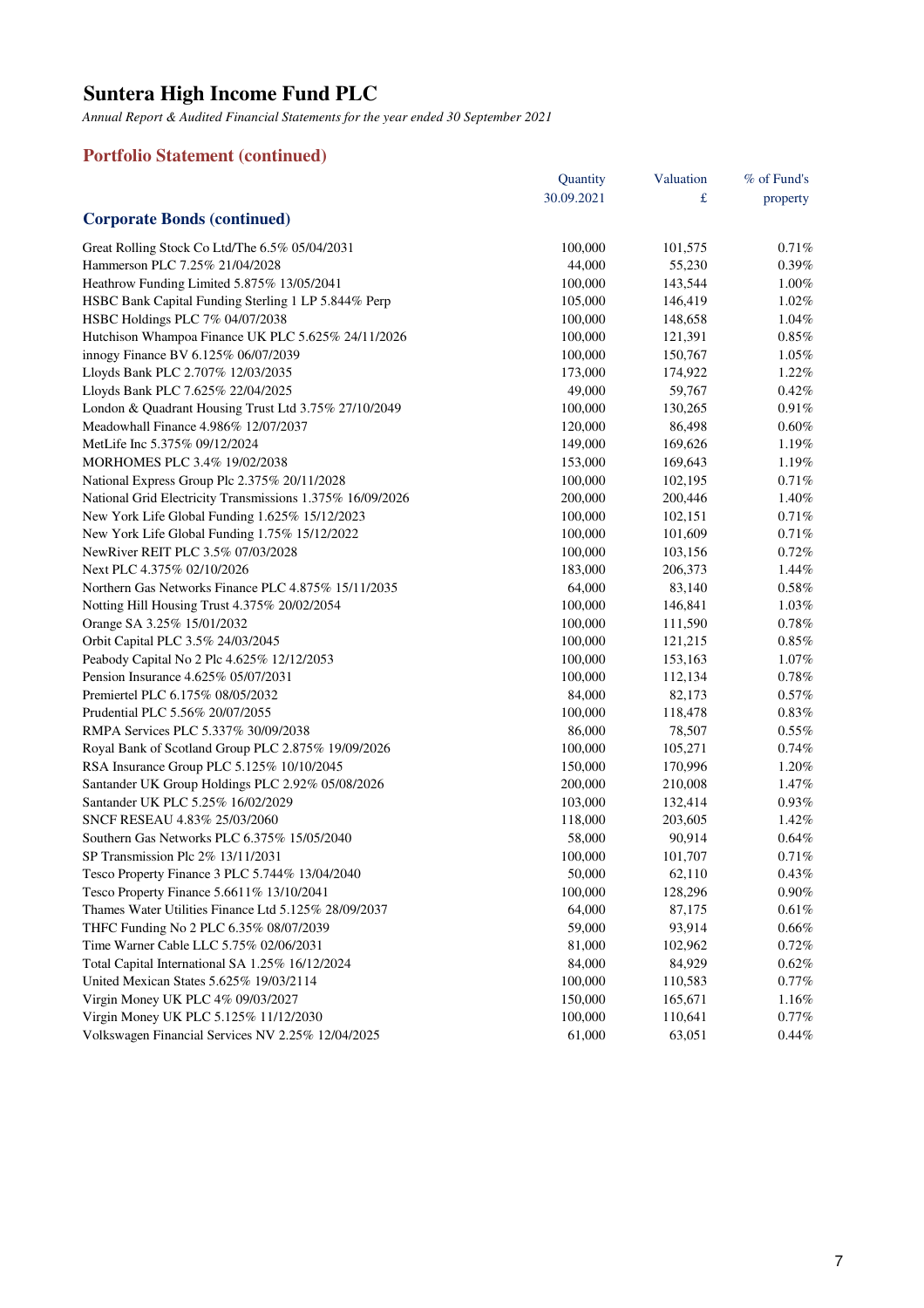*Annual Report & Audited Financial Statements for the year ended 30 September 2021*

### **Portfolio Statement (continued)**

|                                                               | <b>Quantity</b> | Valuation  | $%$ of Fund's                 |
|---------------------------------------------------------------|-----------------|------------|-------------------------------|
|                                                               | 30.09.2021      | £          | property                      |
| <b>Corporate Bonds (continued)</b>                            |                 |            |                               |
| Welltower Inc 4.8% 20/11/2028                                 | 191,000         | 227,720    | 1.59%                         |
| Wessex Water Services 1.5% 17/09/2029                         | 200,000         | 196,176    | 1.37%                         |
| Western Power Distribution West Midlands PLC 5.75% 16/04/2032 | 200,000         | 269.692    | 1.89%                         |
| Westpac Banking Corp 1% 30/06/2022                            | 200,000         | 201,180    | 1.41%                         |
| Westpac Banking Corp 2.625% 14/12/2022                        | 100,000         | 102,657    | 0.72%                         |
| WM Treasury 2 PLC 3.25% 20/10/2048                            | 100,000         | 121,267    | $0.85\%$                      |
| <b>Total Corporate Bonds</b>                                  |                 | 11,675,008 | 81.63%                        |
|                                                               |                 |            | $(As at 30.09.2020: 89.00\%)$ |
| <b>Total Bonds</b>                                            |                 | 13,467,146 | 94.16%                        |
| <b>Bank Balances</b>                                          |                 | 835,278    | $5.84\%$                      |
|                                                               |                 |            | $(As at 30.09.2020: 3.04\%)$  |
|                                                               |                 | 14,302,424 | $100.00\%$                    |

The total purchases for the year ended 30 September 2021 were £7,084,680 (year ended 30 September 2020: £12,708,960) and the total sale proceeds were £24,074,678 (year ended 30 September 2020: £15,047,270)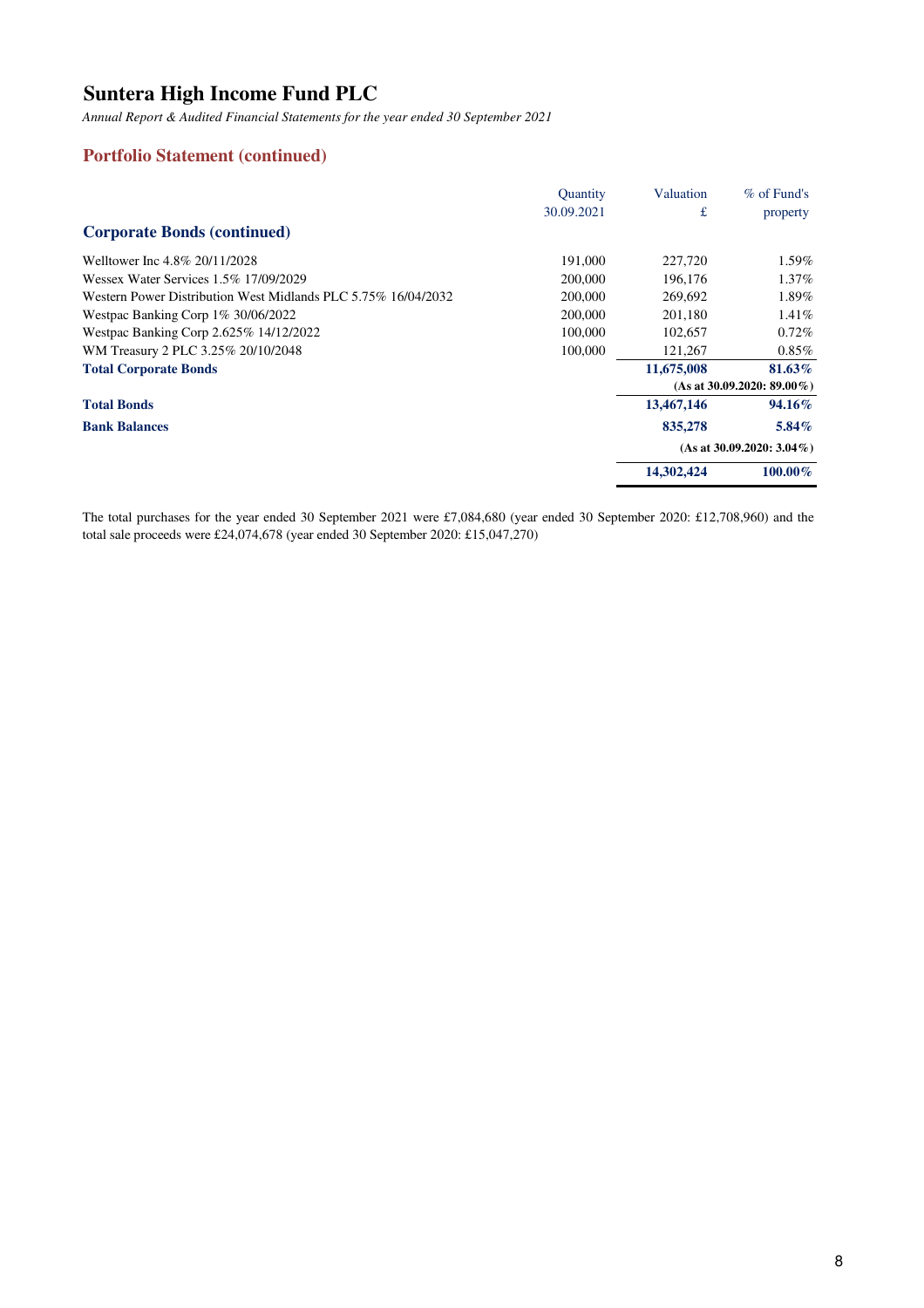*Annual Report & Audited Financial Statements for the year ended 30 September 2021*

### **Directors' Report**

The Directors have pleasure in submitting the Annual Report & Audited Financial Statements of the Fund for the year ended 30 September 2021.

#### **Introduction**

The principal activity of the Fund is the investment into a managed portfolio of predominantly fixed-interest securities, denominated in sterling and other currencies, with net income distributed on a quarterly basis.

#### **Review of activities**

The results of the Fund are set out on page 12. The change in net assets attributable to holders of participating redeemable preference shares from investment activities during the year was a decrease of £679,695 (2020: increase of £281,781). Interim distributions paid during the year were £327,700 (2020: £611,290) and a final distribution of £69,988 (2020: £189,675) has been paid on 15 November 2021.

Following a significant shareholder redemption in March 2021, the Board have been mindful of the increasingly adverse impact of the Fund's fixed costs on its performance due to the reducing fund size. The Board have been monitoring performance closely over recent months and requested the Manager to seek and identify new sources of investment into the Fund and explore alternative options to secure its future. Throughout the review process, the Board and Manager have worked in close consultation with the Investment Manager and the Fiduciary Custodian. As a consequence of the reduced trading flexibility that is available to the Investment Manager from the significantly reduced portfolio, the associated increase in the portfolio's risk profile and the increased percentage of ongoing fixed costs that detracts from investment returns, the Board are of the opinion that in the likely event of no viable solution being identified the Fund will be closed within 12 months of these financial statements.

#### **Directors**

The current Board of Directors are:

#### **William Juan Clarke (Non-executive Director)**

Juan was appointed a Director in March 2012 and has continued in a non-executive capacity since the divestment of the Fund's former Manager from the Lloyds Banking Group in 2015. Up until March 2016 Juan was Managing Director of the Clerical Medical International (CMI) Group of Companies comprising trust, fund management and venture capital investment companies and Scottish Widow's offshore insurance arm, CMI Insurance Company Limited (now known as RL360 Life Insurance Company Limited). He has over 38 years' experience, initially joining Barclaytrust in 1982 and moving to CMI in 1991, having held various senior positions specialising in insurance, investments and fund management. Juan was appointed as an independent Non-executive Director of Zurich International Limited on 22 September 2021, and is also a Non-executive Director of a Lloyds Banking Group fund based in Luxembourg. He is a Chartered Fellow of the Chartered Institute for Securities and Investment and has Chartered Wealth Manager status with the Institute. Juan was appointed Chairman on 11 March 2019.

#### **Graeme Michael Easton (Non-executive Director)**

Graeme was appointed a Director in March 2019. He is a Fellow of the Institute and Faculty of Actuaries, holds the Institute of Directors' Diploma in Company Direction and has a Mathematics degree from Cambridge University. He has 35 years' experience in financial services, initially with Sun Life (which became AXA) in the UK and then AXA, Zurich and Canada Life in the Isle of Man. He has held a number of senior roles including Appointed Actuary, Compliance Officer, Chief Financial Officer and Executive Director. Graeme is a Non-executive Chairman of Hansard Global plc, Hansard International Limited and Hansard Europe dac. He is a past Chairman of the Manx Actuarial Society.

#### **Robert Keith Corkill**

Appointed a Director in June 2018, Keith is also a director of the Manager. He is a member of the Institute of Chartered Accountants in England and Wales and has a Mathematics degree from Southampton University. Keith trained with Coopers and Lybrand (now PwC) and since qualifying as a chartered accountant in 1994, he has worked in the field of fund administration including senior positions with GAM Administration Limited, BoE International Fund Services Limited and latterly as a founder member and director of Chamberlain Fund Services Limited which was acquired by the Manager in 2013.

#### **Scott William Bowden**

Scott was appointed a Director in March 2019 and from 1 May 2020 is now also a director of the manager. He has over 15 years of financial services experience, initially spending 5 years at Clerical Medical International gaining experience in investments, currency dealing and system development before moving into the funds' industry in 2006 spending 3 years at an investment management company before joining Chamberlain Fund Services Limited in 2010, which was subsequently acquired by the Manager. Scott was prominently involved in the transfer of the Fund from the previous manager and is involved operationally on a day to day basis.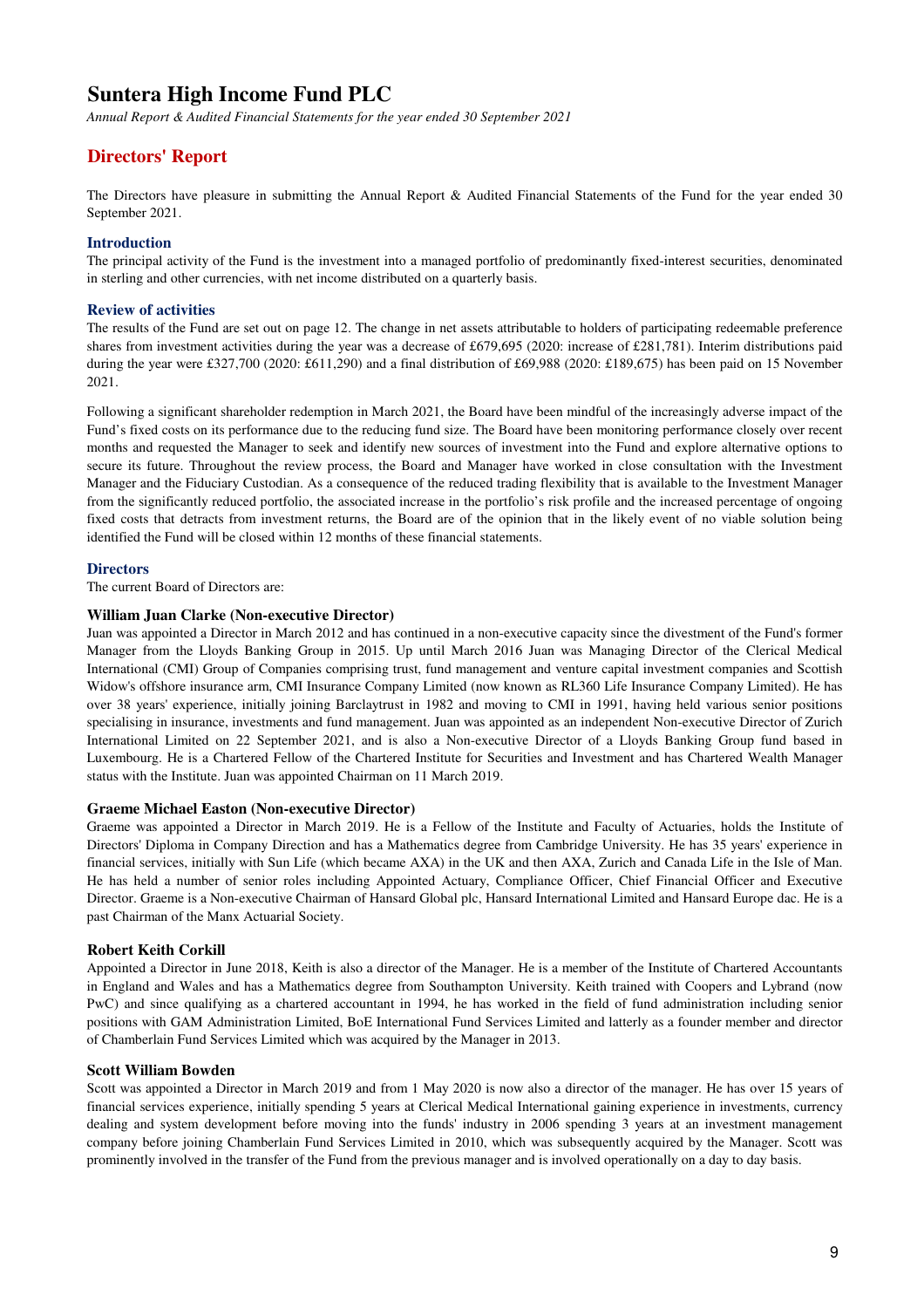*Annual Report & Audited Financial Statements for the year ended 30 September 2021*

# **Directors' Report (continued)**

### **Directors' interests**

No Director had an interest, beneficial or non-beneficial, in the issued share capital of the Fund as at 30 September 2021 or during the year.

#### **Auditor**

PricewaterhouseCoopers LLC, being eligible, has expressed its willingness to continue in office in accordance with Section 12(2) of the Isle of Man Companies Act 1982.

### **Suntera High Income Fund PLC**

On behalf of the Board

**S W Bowden**

**Director** 16 December 2021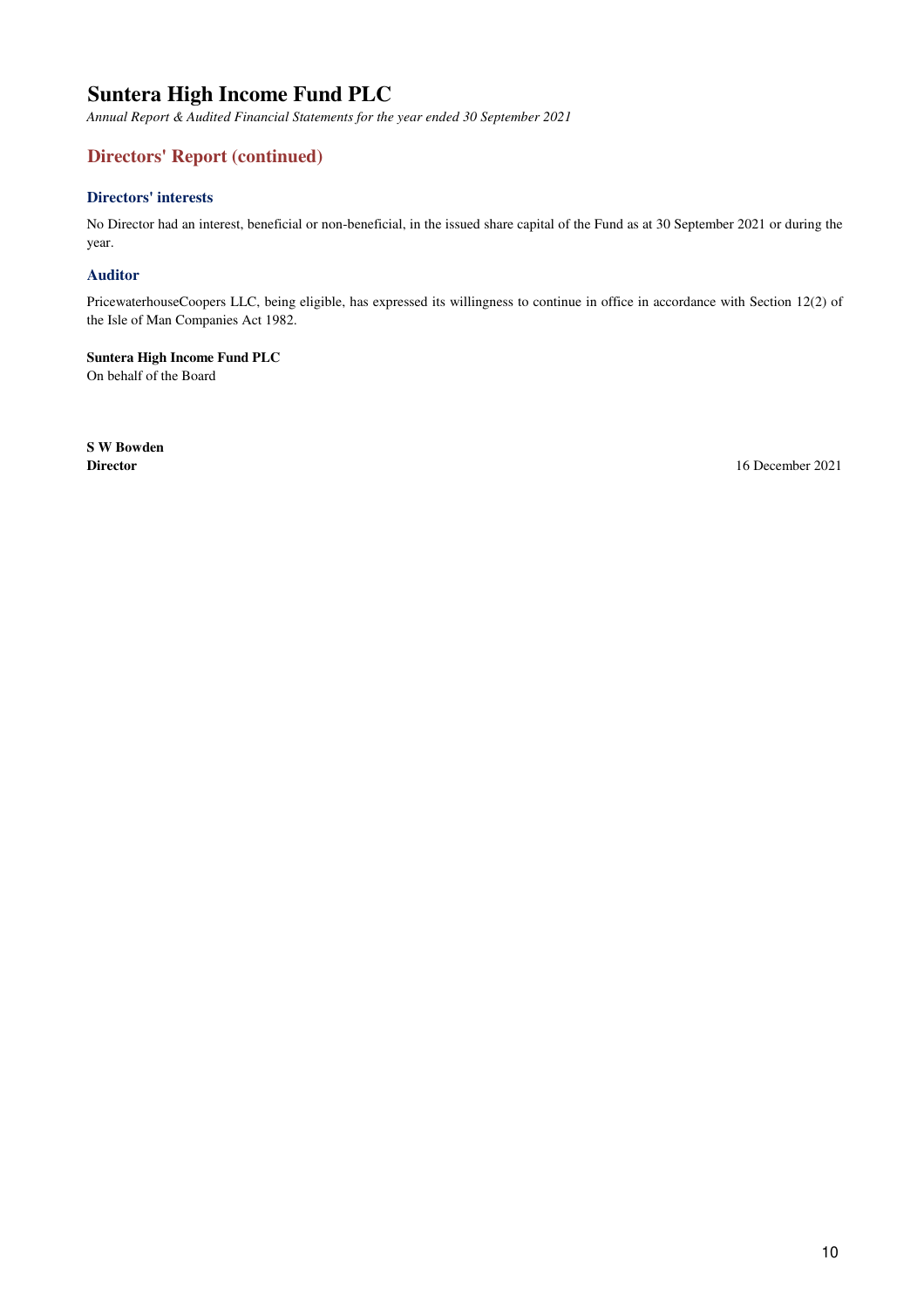*Annual Report & Audited Financial Statements for the year ended 30 September 2021*

# **Statement of Directors' Responsibilities in respect of the Annual Report & Audited Financial Statements**

The Directors are responsible for preparing the Annual Report and the financial statements in accordance with applicable Isle of Man law and regulations.

Company law requires the Directors to prepare financial statements for each financial year.

The Directors have elected to prepare the Fund's financial statements in accordance with United Kingdom Accounting Standards, comprising Financial Reporting Standard 102: "The Financial Reporting Standard Applicable in the UK and Republic of Ireland" ("FRS 102").

The financial statements are required by law to give a true and fair view of the state of affairs of the Fund and of the net revenue/(expense) and the net capital gains/(losses) of the property of the Fund for the period.

In preparing the financial statements, the Directors are required to:

- select suitable accounting policies and then apply them consistently;
- make judgements and accounting estimates that are reasonable and prudent;
- state whether applicable United Kingdom accounting standards, comprising FRS 102, have been followed, subject to any material departures disclosed and explained in the financial statements; and
- prepare the financial statements on the going concern basis unless it is inappropriate to presume that the Fund will continue in business.

The Directors are responsible for keeping proper accounting records that are sufficient to show and explain the Fund's transactions and disclose with reasonable accuracy at any time the financial position of the Fund and to enable them to ensure that the financial statements comply with the principal constitutional documents, the Statement of Recommended Practice for Authorised Funds issued by the Investment Management Association in May 2014 (the "SORP"), the Authorised Collective Investment Schemes Regulations 2010 and the Isle of Man Companies Acts 1931 to 2004. They are also responsible for safeguarding the assets of the Fund and hence for taking reasonable steps for the prevention and detection of fraud and other irregularities.

The Directors are responsible for the maintenance and integrity of the Fund's section of the Manager's website. Legislation in the Isle of Man governing the preparation and dissemination of financial statements may differ from legislation in other jurisdictions.

By order of the Board

**S W Bowden**

**Director** 16 December 2021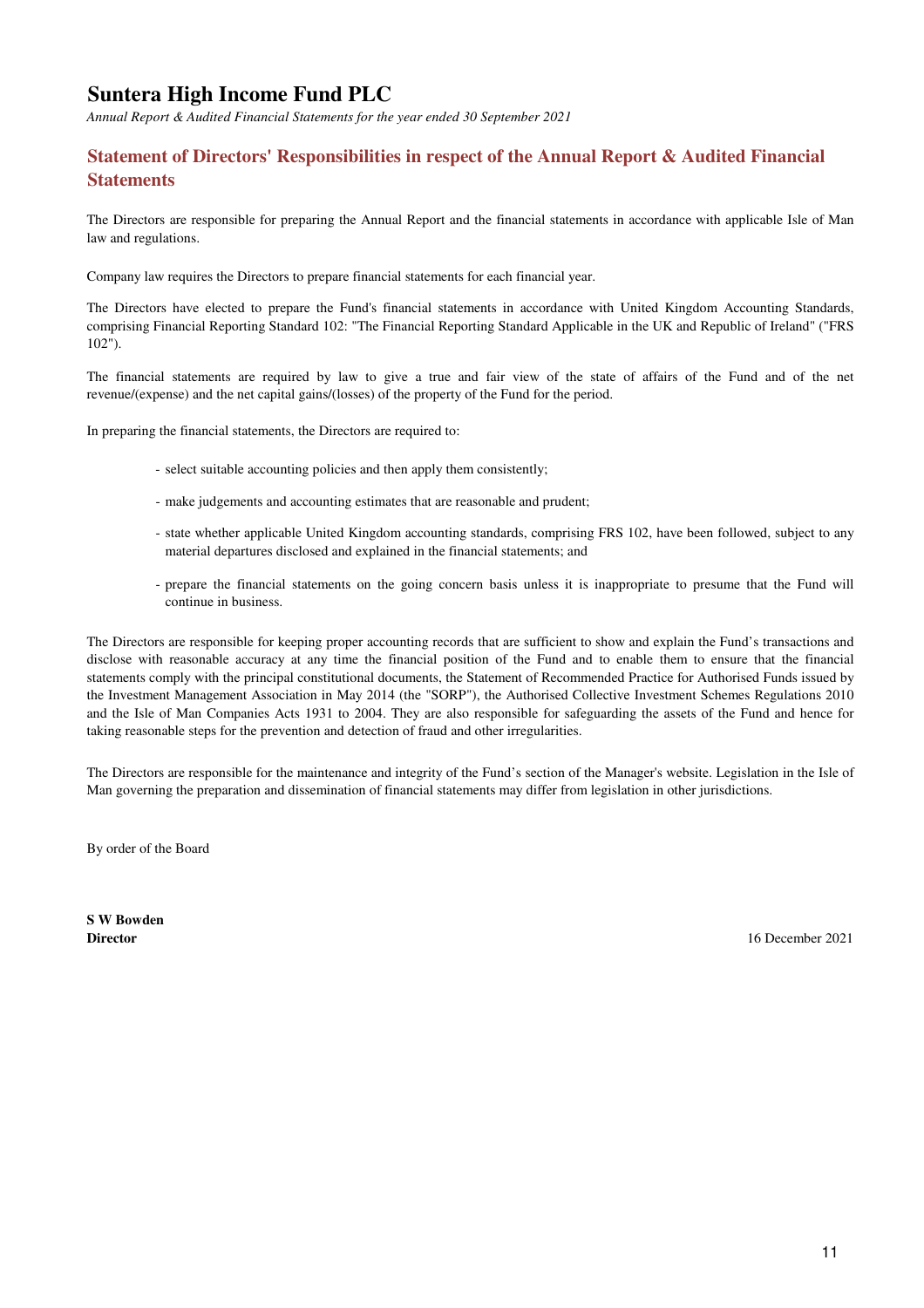*Annual Report & Audited Financial Statements for the year ended 30 September 2021*

# **Statement of Total Return**

|                                                                                                                          | <b>Note</b><br>Year ended 30.09.2021 |            |            |            | Year ended 30.09.2020 |  |
|--------------------------------------------------------------------------------------------------------------------------|--------------------------------------|------------|------------|------------|-----------------------|--|
|                                                                                                                          |                                      | £          | £          | £          | £                     |  |
| <b>Income</b>                                                                                                            |                                      |            |            |            |                       |  |
| Net capital (loss)/gain                                                                                                  | 6                                    |            | (679, 695) |            | 281,781               |  |
| Revenue                                                                                                                  | 7                                    | 706,620    |            | 1,130,359  |                       |  |
| Expenses                                                                                                                 | 8                                    | (256, 277) |            | (322, 297) |                       |  |
| Net revenue before taxation                                                                                              |                                      | 450,343    |            | 808,062    |                       |  |
| Taxation                                                                                                                 | 9                                    |            |            |            |                       |  |
| Net revenue after taxation                                                                                               |                                      |            | 450,343    |            | 808,062               |  |
| <b>Total return before distributions</b>                                                                                 |                                      |            | (229, 352) |            | 1,089,843             |  |
| Finance costs: Distributions                                                                                             | 10                                   |            | (450, 343) |            | (808, 062)            |  |
| Change in net assets attributable to holders of participating<br>redeemable preference shares from investment activities |                                      |            | (679, 695) |            | 281,781               |  |

# **Statement of Change in Net Assets attributable to Holders of Participating Redeemable Preference Shares**

|                                                               | Year ended 30.09.2021 |              | Year ended 30.09.2020 |              |
|---------------------------------------------------------------|-----------------------|--------------|-----------------------|--------------|
|                                                               | £                     | £            | £                     | £            |
| Opening net assets attributable to holders of                 |                       |              |                       |              |
| participating redeemable preference shares                    |                       | 32, 344, 373 |                       | 33,980,283   |
| Amounts receivable on issue of shares                         | 521,603               |              | 848,031               |              |
| Amount payable on cancellation of shares                      | (17,820,754)          |              | (2,765,722)           |              |
|                                                               |                       | (17,299,151) |                       | (1,917,691)  |
| Change in net assets attributable to holders of participating |                       |              |                       |              |
| redeemable preference shares from investment activities       |                       | (679, 695)   |                       | 281,781      |
| Closing net assets attributable to holders of                 |                       |              |                       |              |
| participating redeemable preference shares                    |                       | 14,365,527   |                       | 32, 344, 373 |

The notes on pages 14 to 22 and the distribution table on page 23 form part of these financial statements.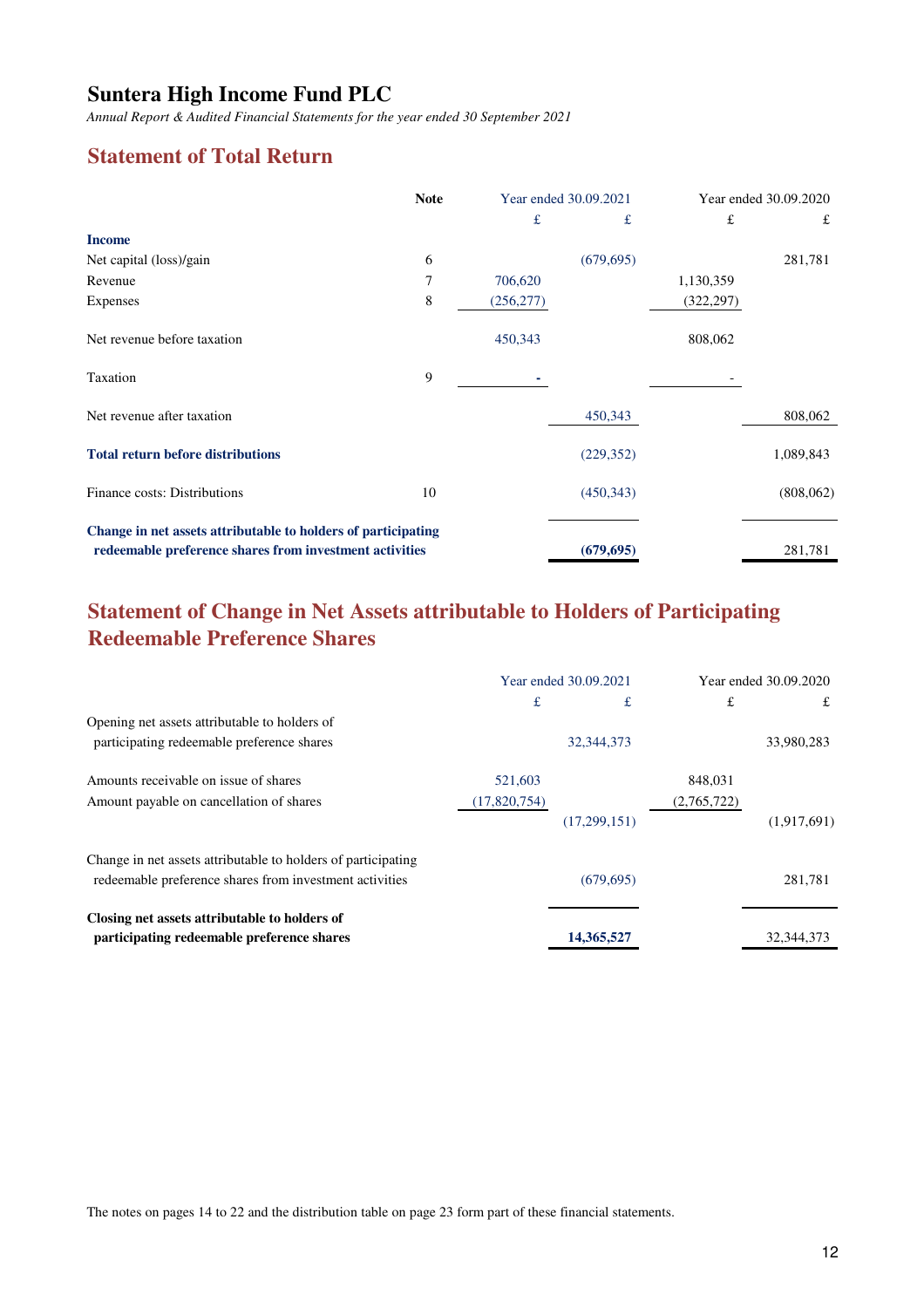*Annual Report & Audited Financial Statements for the year ended 30 September 2021*

# **Balance Sheet**

|                                            | <b>Note</b> |         | As at 30.09.2021 |           | As at 30.09.2020 |
|--------------------------------------------|-------------|---------|------------------|-----------|------------------|
|                                            |             | f       | £                | $\pounds$ | £                |
| <b>Assets</b>                              |             |         |                  |           |                  |
| <b>Current assets</b>                      |             |         |                  |           |                  |
| Investments                                |             |         | 13,467,146       |           | 31,177,759       |
| Debtors                                    | 11          | 531,262 |                  | 777,925   |                  |
| Cash and bank balances                     | 12          | 835,278 |                  | 978,026   |                  |
| <b>Total other assets</b>                  |             |         | 1,366,540        |           | 1,755,951        |
| <b>Total assets</b>                        |             |         | 14,833,686       |           | 32,933,710       |
| <b>Equity and liabilities</b>              |             |         |                  |           |                  |
| <b>Equity</b>                              |             |         |                  |           |                  |
| Management shares                          | 15          | 10      |                  | 10        |                  |
| Nominal shares                             | 15          | 333,877 |                  | 303,406   |                  |
| <b>Total equity</b>                        |             |         | 333,887          |           | 303,416          |
| <b>Liabilities</b>                         |             |         |                  |           |                  |
| Creditors                                  | 13          | 64,284  |                  | 96,246    |                  |
| Distribution payable                       |             | 69,988  |                  | 189,675   |                  |
| <b>Total other liabilities</b>             |             |         | 134,272          |           | 285,921          |
| <b>Total equity and other liabilities</b>  |             |         | 468,159          |           | 589,337          |
| Net assets attributable to holders of      |             |         | 14,365,527       |           | 32,344,373       |
| participating redeemable preference shares |             |         |                  |           |                  |

The financial statements on pages 12 to 23 were approved and authorised for issue by the Board of Directors on 16 December 2021 and signed on its behalf by:

**R K Corkill S W Bowden Director Director**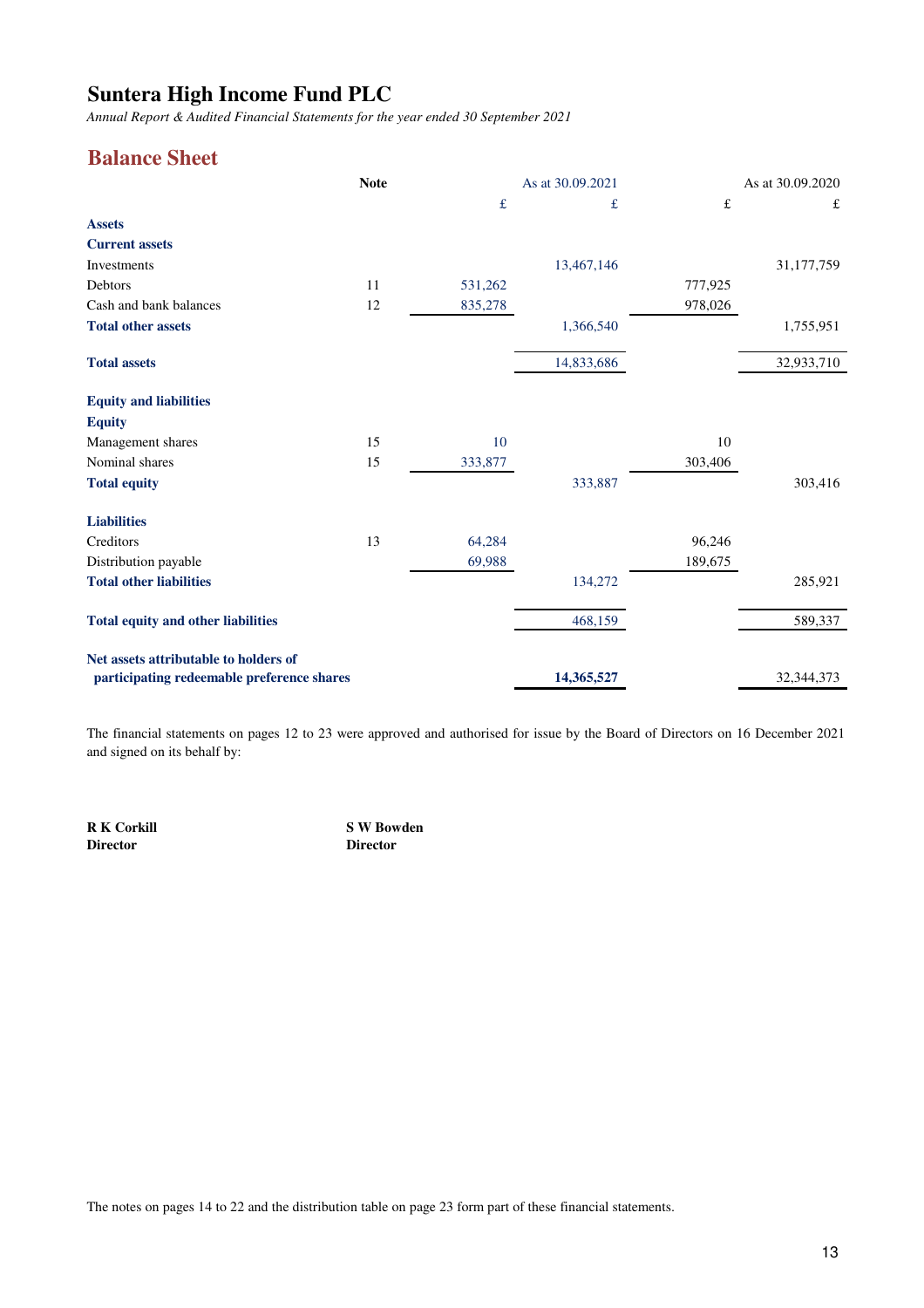*Annual Report & Audited Financial Statements for the year ended 30 September 2021*

### **Notes to the Financial Statements**

#### **1. Accounting policies**

**a** The financial statements on pages 12 to 23 have been prepared in compliance with applicable United Kingdom Accounting Standards, comprising Financial Reporting Standard 102: The Financial Reporting Standard applicable in the UK and Republic of Ireland ("FRS 102"), the Authorised Collective Investment Schemes Regulations 2010, Isle of Man Companies Acts 1931 to 2004, and the Company's principal constitutional documents.

The financial statements comply with the requirements of the Statement of Recommended Practice for Authorised Funds issued by the Investment Management Association in May 2014 (the "SORP").

In previous years the financial statements have been prepared on a going concern basis. However, following a significant shareholder redemption in March 2021, the Board have been mindful of the increasingly adverse impact of the Fund's fixed costs on its performance due to the reducing fund size. The Board have been monitoring performance closely over recent months and requested the Manager to seek and identify new sources of investment into the Fund and explore alternative options to secure its future. Throughout the review process, the Board and Manager have worked in close consultation with the Investment Manager and the Fiduciary Custodian. As a consequence of the reduced trading flexibility that is available to the Investment Manager from the significantly reduced portfolio, the associated increase in the portfolio's risk profile and the increased percentage of ongoing fixed costs that detracts from investment returns, the Board are of the opinion that in the likely event of no viable solution being identified the Fund will be closed within 12 months of these financial statements. Accordingly, the Directors have prepared the financial statements on the non-going concern basis. There is no material difference under this basis than would apply under the going concern basis. No provision has been made for liquidation costs as these will be borne by the Manager.

The functional currency of the Fund is GBP as all its investments are denominated in GBP, its performance is measured and reported in GBP and all shares are denominated in GBP. The Fund's presentation currency is GBP.

The preparation of financial statements in conformity with FRS 102 requires the use of certain critical accounting estimates. It also requires management to exercise its judgement in the process of applying the company's accounting policies. In the opinion of the Directors, there are no critical accounting estimates or areas of significant judgement made in the preparation of these financial statements.

#### **b Financial instruments**

#### *Financial assets:*

Basic financial assets, including trade and other receivables and cash at bank, are initially recognised at transaction price, unless the arrangement constitutes a financial arrangement, where the transaction is measured at the present value of the future receipts discounted at a market rate of interest. Such assets are subsequently carried at amortised cost using the effective interest method.

At the end of each reporting period, financial assets measured at amortised cost are assessed for objective evidence of impairment. If an asset is impaired, the impairment loss is the difference between the carrying amount and the present value of the estimated cash flows discounted at the asset's original effective interest rate. The impairment loss is recognised in the statement of total return.

Investments are initially measured at fair value, which for the purposes of the valuation of the units in the Fund is the mid price.

Such assets are subsequently carried at fair value and the changes in fair value are recognised in the statement of total return. From 4 June 2018 the Fund changed from a dual bid - offer pricing basis to a single pricing basis using the mid price as the fair value of its investments. For the purposes of valuation for the financial statements bid price has been used. There is no material difference between the two.

Financial assets are derecognised when (i) the contractual rights to the cash flows from the assets expire or are settled, or (ii) substantially all the risks and rewards of ownership of the asset are transferred to another party or (iii) despite having retained some significant risk and rewards of ownership, control of the asset has been transferred to another party who has the practical ability to unilaterally sell the asset to an unrelated third party without imposing additional restrictions.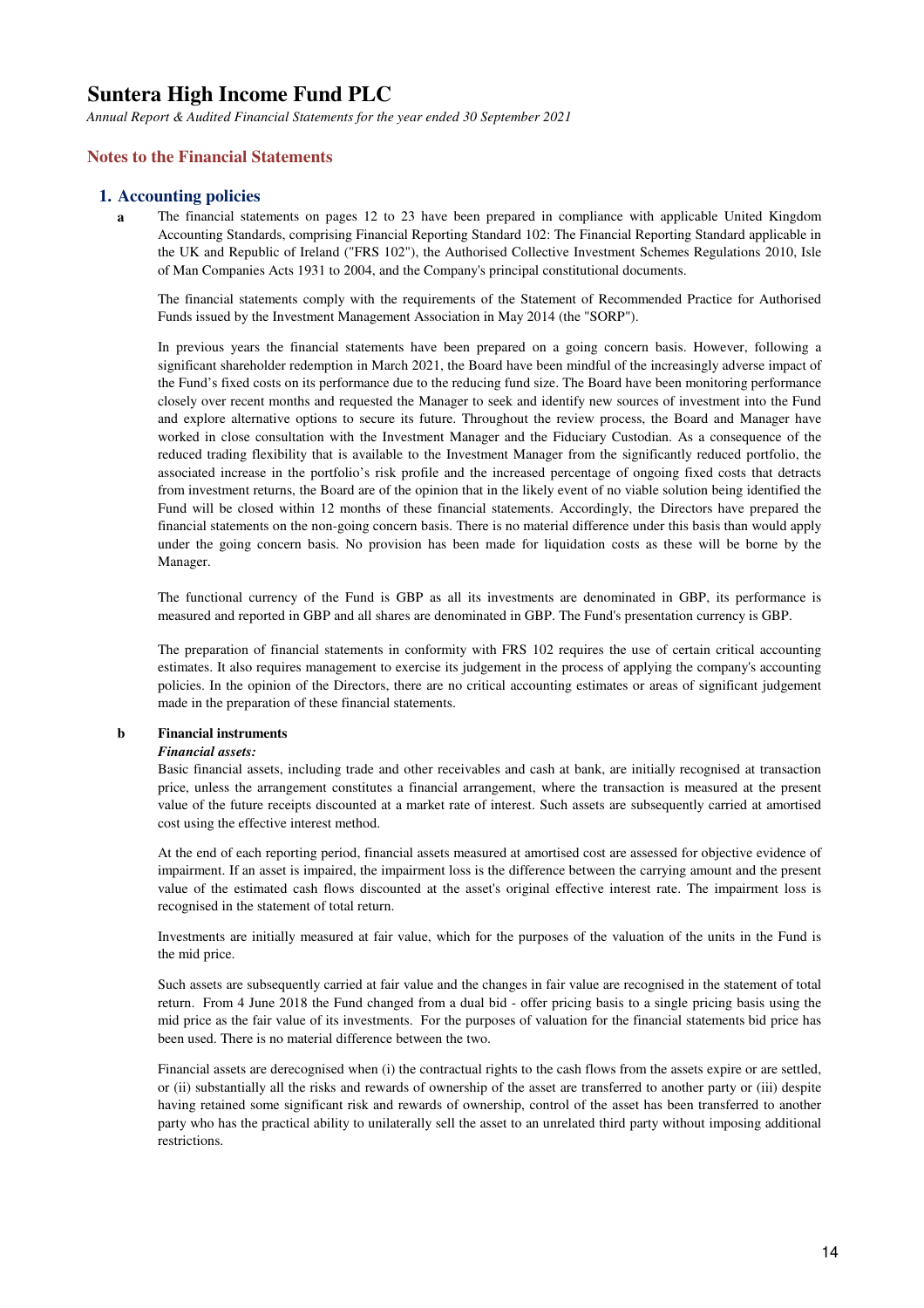*Annual Report & Audited Financial Statements for the year ended 30 September 2021*

### **Notes to the Financial Statements (continued)**

#### **1. Accounting policies (continued)**

#### **b Financial instruments (continued)**

#### *Financial liabilities:*

Basic financial liabilities, including accruals, are initially recognised at transaction price, unless the arrangement constitutes a financial transaction, where the debt instrument is measured at the present value of the future receipts discounted at a market rate of interest. Debt instruments are subsequently carried at amortised cost, using the effective interest method.

Financial liabilities are derecognised when the liability is extinguished, which is when the contractual obligation is discharged, cancelled or expires.

- **c** Cash and cash equivalents includes cash at bank, deposits held at call with banks or other short-term highly liquid investments with original maturities of three months or less.
- **d** Interest receivable on bank deposits and investments in debt securities is recognised on an accruals basis in accordance with the SORP.
- **e** Amounts due from and to brokers represent receivables for securities sold and payables for securities purchased that have been contracted for but not yet settled or delivered at the balance sheet date respectively.

These amounts are recognised initially at fair value and subsequently measured at amortised cost using the effective interest method, less any provision for impairment in respect of amounts due from brokers.

- **f** Gains and losses on disposal and revaluation of investments in debt securities are recognised in the statement of total return and the total return after distributions is taken to the capital reserve.
- **g** The premium received on the issue of participating redeemable preference shares is credited to the share premium account. On redemption of participating redeemable preference shares the premium repayable is debited to the share premium account. Should the share premium account be fully utilised, premiums on redemption will be charged against other realised capital reserves.
- **h** All participating redeemable preference shares issued by the Fund provide the investors with the right to require redemption for cash at a value proportionate to the investor's share in the Fund's net assets at the redemption date. In accordance with FRS 102 such investments give rise to a financial liability for the present value of the redemption amount.
- **i** The Fund has, in accordance with the SORP and FRS 102 section 7.1A (c), exercised its right of exemption from preparing a cash flow statement.
- **j** All expenses are recognised on an accruals basis and charged against revenue.

#### **2. Equalisation**

Equalisation is accumulated net income included in the price of the shares purchased and sold during the year. Equalisation on shares purchased is included as part of a shareholder's first distribution.

#### **3. Distributions**

The net revenue available for distribution by the Fund at the end of each distribution period is paid as a dividend distribution.

#### **4. Management fee**

A recurring charge at an annual rate of 0.7% is payable to the Manager each month, calculated daily on the net asset value of the Fund. The investment manager's fee is paid out of the manager's fee.

#### **5. Fiduciary Custodian and sub custodian fees**

A recurring charge at an annual rate of 0.035% is payable to the Fiduciary Custodian each month, calculated daily on the net asset value of the Fund (subject to a minimum annual fee of  $£20,000$ ). In addition, the sub custodian charges the Fund a quarterly safe custody fee for the safe keeping of the Fund's assets.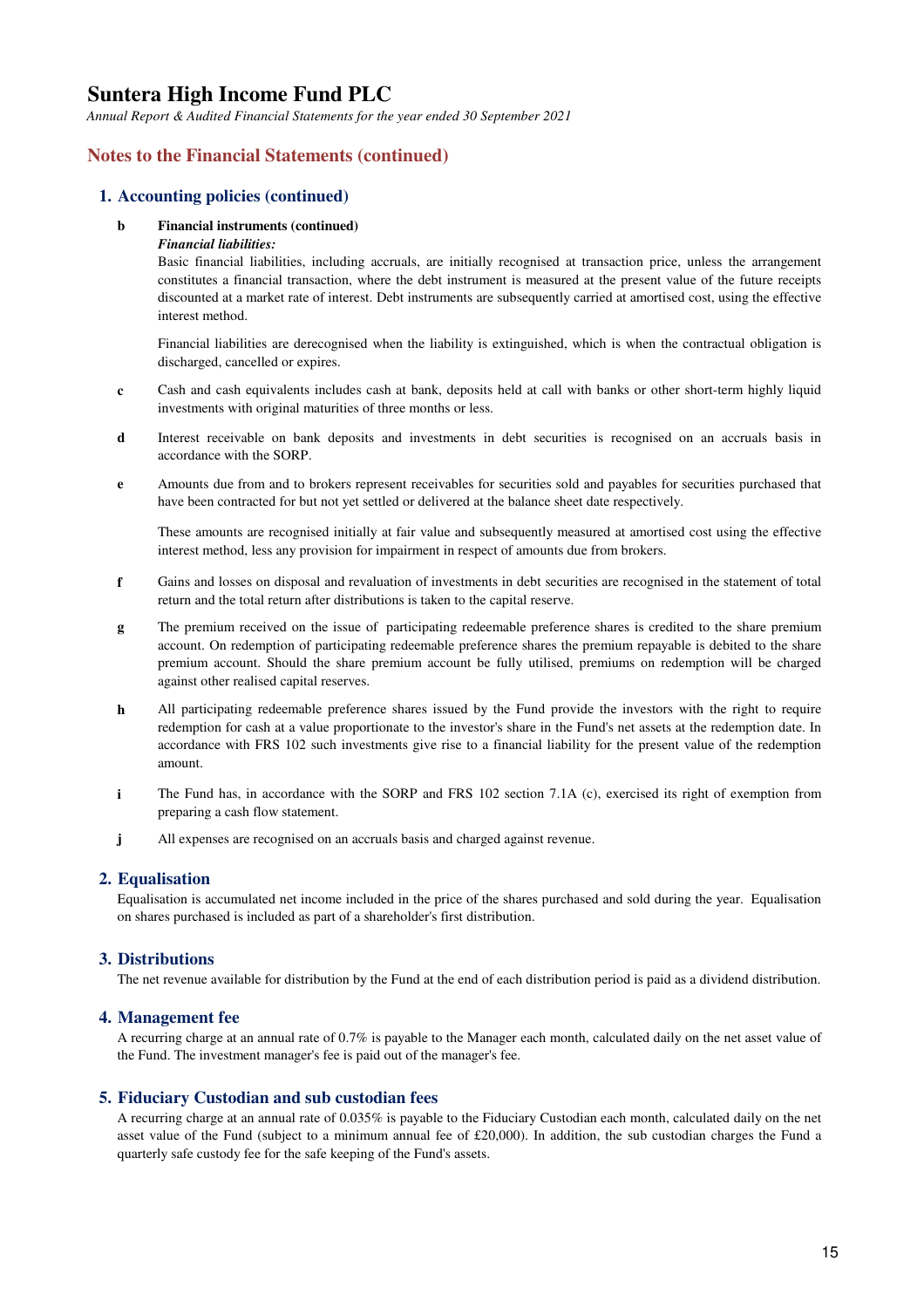*Annual Report & Audited Financial Statements for the year ended 30 September 2021*

## **Notes to the Financial Statements (continued)**

### **6. Net capital gains**

|                                                     | 30.09.2021  | 30.09.2020 |
|-----------------------------------------------------|-------------|------------|
|                                                     | £           | £          |
| Non-derivative:                                     |             |            |
| Net capital (loss)/gain during the year comprises:  |             |            |
| Realised gain on sale of investments                | 1,088,028   | 482,814    |
| Unrealised loss on revaluation of investments       | (1,767,723) | (201, 033) |
| Net capital (loss)/gain                             | (679, 695)  | 281,781    |
| 7. Revenue                                          |             |            |
|                                                     | 30.09.2021  | 30.09.2020 |
|                                                     | £           | £          |
| Non-derivative:                                     |             |            |
| Interest income from investments in debt securities | 706,620     | 1,130,359  |
| <b>Total revenue</b>                                | 706,620     | 1,130,359  |
| 8. Expenses                                         |             |            |
|                                                     | 30.09.2021  | 30.09.2020 |
|                                                     | £           | £          |
| Payable to the Manager and Registrar                |             |            |
| Management fee                                      | 155,390     | 230,090    |
|                                                     | 155,390     | 230,090    |
| Payable to the Fiduciary Custodian                  |             |            |
| Fiduciary custodian fees                            | 20,000      | 20,000     |
|                                                     | 20,000      | 20,000     |
| Other expenses                                      |             |            |
| Directors' fees                                     | 16,500      | 16,546     |
| Regulatory fees                                     | 898         | 2,657      |
| Audit fees                                          | 20,240      | 17,147     |
| Printing and postage                                | 10,600      | 9,984      |
| Sub custody fees                                    | 12,775      | 12,810     |
| Withholding tax (net)                               | 1,243       | 1,495      |
| Sundry expenses                                     | 18,631      | 11,568     |
|                                                     | 80,887      | 72,207     |
| <b>Total expenses</b>                               | 256,277     | 322,297    |
|                                                     |             |            |

#### **9. Taxation**

The Fund is liable to Isle of Man tax at the standard rate of 0%.

### **10. Finance costs: Distributions**

The distributions take account of revenue received on the issue of shares and revenue deducted on the cancellation of shares and comprise:

|                                            | 30.09.2021 | 30.09.2020 |
|--------------------------------------------|------------|------------|
|                                            |            |            |
| Interim distribution                       | 327,700    | 611,290    |
| Final distribution                         | 69.988     | 189.675    |
| Revenue received on the issue of shares    | (261)      | (825)      |
| Revenue paid on the cancellation of shares | 52,916     | 7.922      |
|                                            | 450,343    | 808,062    |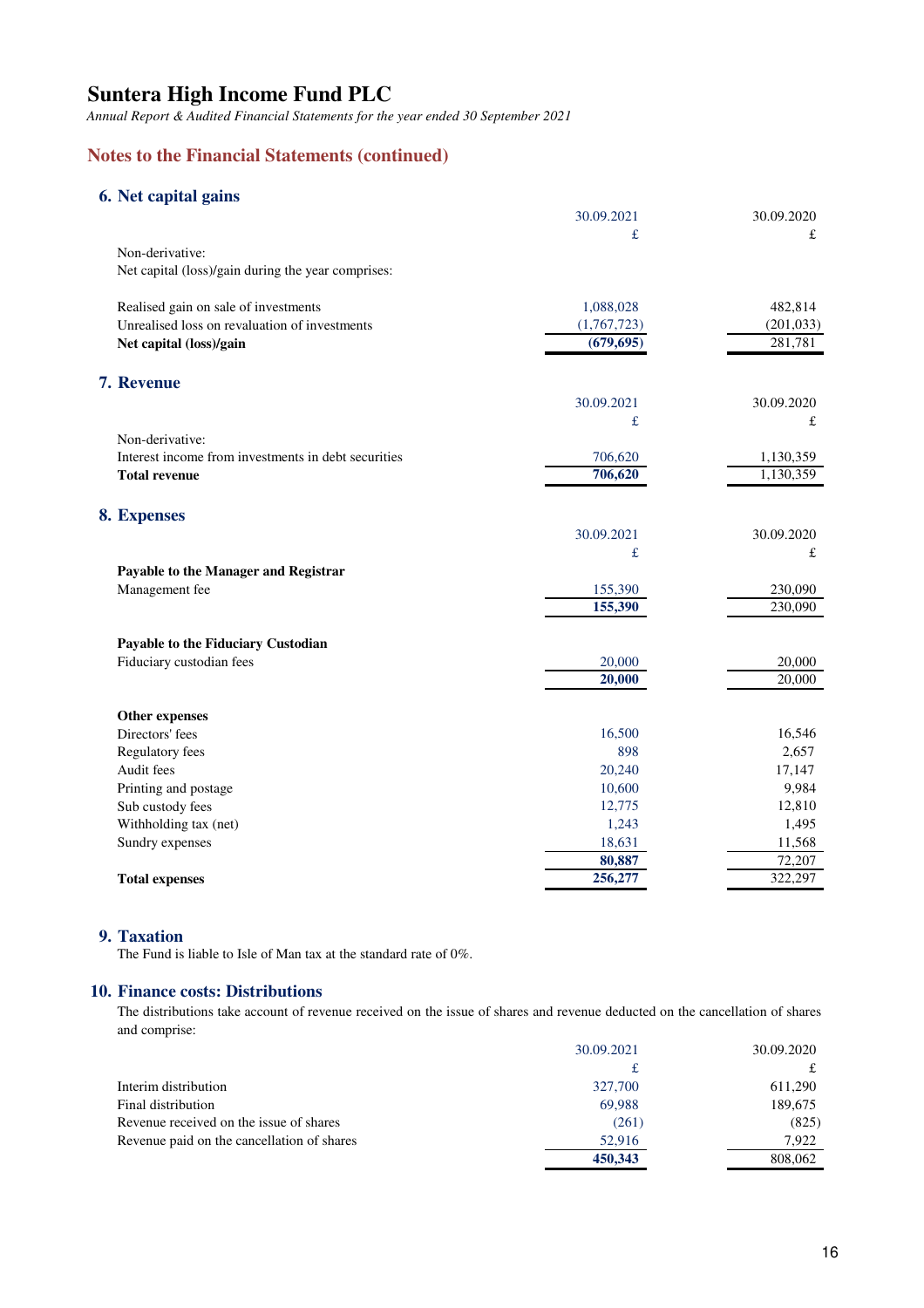*Annual Report & Audited Financial Statements for the year ended 30 September 2021*

### **Notes to the Financial Statements (continued)**

### **11. Debtors**

|                                        | 30.09.2021 | 30.09.2020 |
|----------------------------------------|------------|------------|
|                                        | £          | £          |
| Debtors comprise:                      |            |            |
| Interest receivable on debt securities | 189,966    | 470,515    |
| Other debtors                          | 341,296    | 307,410    |
|                                        | 531,262    | 777,925    |
| <b>12. Cash</b>                        |            |            |
|                                        | 30.09.2021 | 30.09.2020 |
|                                        | £          | £          |
| Cash and bank balances                 | 835,278    | 978,026    |
|                                        | 835,278    | 978,026    |
| 13. Creditors                          |            |            |
|                                        | 30.09.2021 | 30.09.2020 |
|                                        | £          | £          |
| Creditors comprise:                    |            |            |
| Accrued fees and expenses              | 64,284     | 96,246     |
|                                        | 64,284     | 96,246     |

### **14. Related party disclosure**

RL 360 Life Insurance Company Limited invests in the Fund and the number of participating redeemable preference shares held by them at the balance sheet date was 297,759 (2020: 28,450,884). The movement in participating redeemable preference shares held by RL 360 Life Insurance Company Limited in the year is a made up as follows: Shares issued 408,576 (2020: 832,271) for which they paid £235,676 (2020: £475,653), and shares redeemed 28,561,701 (2020: 2,717,270) for which they received £16,252,001 (2020: £1,535,978). Distributions totalling £98,132 (2020: £406,020) were declared in the year on shares held by RL360 Life Insurance Company Limited.

At the balance sheet date, £333,877 was owed from the Manager to the Fund (2020: £303,406 owed from the Manager to the Fund) in respect of Nominal shares issued.

The Manager holds the Management shares in the Fund. The shares were issued at par for £10 (2020: £10) which was owed to the Fund by the Manager at 30 September 2021 and 2020.

Keith Corkill and Scott Bowden are also directors of Suntera Fund Services (IOM) Limited which is Manager to the Fund.

The management fee payable to the Manager is detailed in Notes 4 and 8.

The investment management fees due to Aberdeen Asset Managers Limited are paid by the Manager.

The fees paid during the year to the non-executive directors are disclosed in Note 8.

#### **15. Share capital**

|              |                                              | 30.09.2021 | 30.09.2020 |
|--------------|----------------------------------------------|------------|------------|
|              |                                              | £          | £          |
| $\mathbf{a}$ | <b>Authorised share capital</b>              |            |            |
|              | 10 management shares of £1 each              | 10         | 10         |
|              | 499,990,000 unclassified shares of 0.1p each | 499,990    | 499,990    |
|              |                                              | 500,000    | 500,000    |
| b            | <b>Issued share capital</b>                  | £          | £          |
|              | Management shares of £1 each                 |            |            |
|              | Balance brought forward and carried forward  | 10         | 10         |
|              | Nominal shares of 0.1p each                  |            |            |
|              | Balance brought forward                      | 303,406    | 300,009    |
|              | Issued during the year                       | 31,377     | 4,883      |
|              | Redeemed during the year                     | (906)      | (1,486)    |
|              | Balance carried forward                      | 333,877    | 303,406    |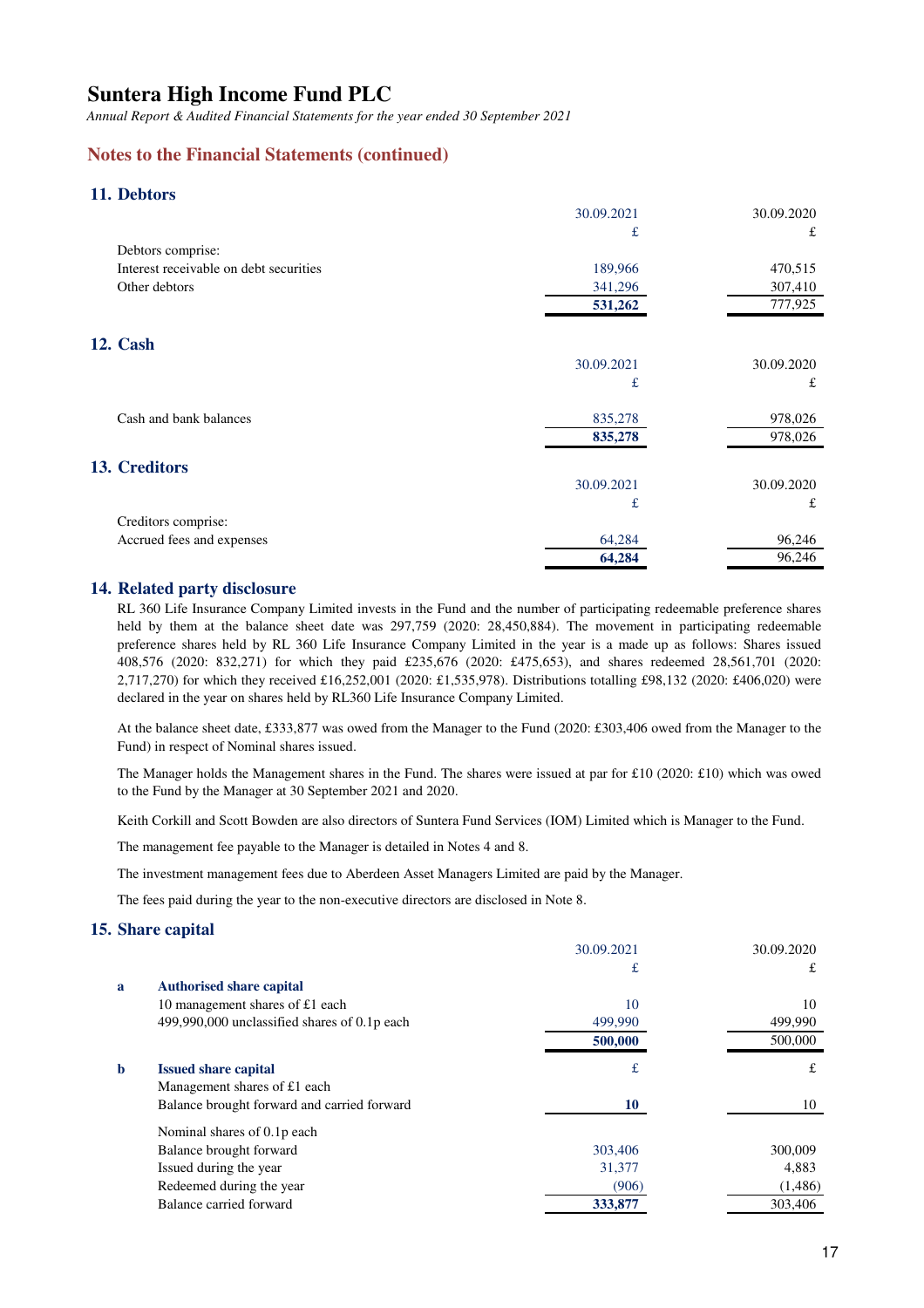*Annual Report & Audited Financial Statements for the year ended 30 September 2021*

### **Notes to the Financial Statements (continued)**

### **15. Share capital (continued)**

|   |                                                         | 30.09.2021     | 30.09.2020  |
|---|---------------------------------------------------------|----------------|-------------|
|   |                                                         | £              | £           |
| b | <b>Issued share capital (continued)</b>                 |                |             |
|   | Participating redeemable preference shares of 0.1p each |                |             |
|   | Balance brought forward                                 | 56,058         | 59,455      |
|   | Issued during the year                                  | 906            | 1,486       |
|   | Redeemed during the year                                | (31, 377)      | (4, 883)    |
|   | Balance carried forward                                 | 25,587         | 56,058      |
|   | <b>Total issued share capital</b>                       | 359,474        | 359,474     |
|   |                                                         | 30.09.2021     | 30.09.2020  |
|   |                                                         | <b>Number</b>  | Number      |
|   |                                                         | of shares      | of shares   |
|   | Number of management shares of £1 each                  |                |             |
|   | Balance brought forward and carried forward             | <b>10</b>      | 10          |
|   | Nominal shares of 0.1p each                             |                |             |
|   | Balance brought forward                                 | 303,405,992    | 300,008,728 |
|   | Issued during the year                                  | 31, 377, 313   | 4,883,262   |
|   | Redeemed during the year                                | (905, 865)     | (1,485,998) |
|   | Balance carried forward                                 | 333, 877, 440  | 303,405,992 |
|   | Participating redeemable preference shares of 0.1p each |                |             |
|   | Balance brought forward                                 | 56,058,278     | 59,455,542  |
|   | Issued during the year                                  | 905,865        | 1,485,998   |
|   | Redeemed during the year                                | (31, 377, 313) | (4,883,262) |
|   | Balance carried forward                                 | 25,586,830     | 56,058,278  |
|   |                                                         |                |             |

Management shares are not redeemable, have no voting rights and do not entitle the holder to receive any dividends. On a winding-up, shareholders are entitled to receive the balance after the nominal and participating redeemable preference shareholders have been paid.

Nominal shares are issued at par to provide funds for the redemption of the nominal value of participating redeemable preference shares. They may be converted into participating redeemable preference shares. They have no rights or rights to dividend. On a winding up, the shareholders are entitled to the nominal value of the shares after the participating redeemable preference shareholders have been paid.

Participating redeemable preference shares are classed as financial liabilities and confer the right to a proportionate share in the property of the Fund and to dividends as determined by the Directors. They may be redeemed on any dealing day. Each share carries one vote. On a winding-up, the shareholders are entitled to a share of the assets available for distribution in accordance with their respective interest in the property of the Fund before other shareholders are paid.

#### **c Holding over 5%**

There were no shareholdings over 5% at 30 September 2021 (30 September 2020: RL 360 Life Insurance Company Limited 50.8%)

### **16. Reserves**

|                                      | 30.09.2021   | 30.09.2020  |
|--------------------------------------|--------------|-------------|
|                                      | £            | £           |
| <b>Share premium</b>                 |              |             |
| Balance brought forward              | 19,225,021   | 21,139,315  |
| Issue of shares during the year      | 520,697      | 846,545     |
| Redemption of shares during the year | (17,789,377) | (2,760,839) |
| <b>Balance carried forward</b>       | 1,956,341    | 19,225,021  |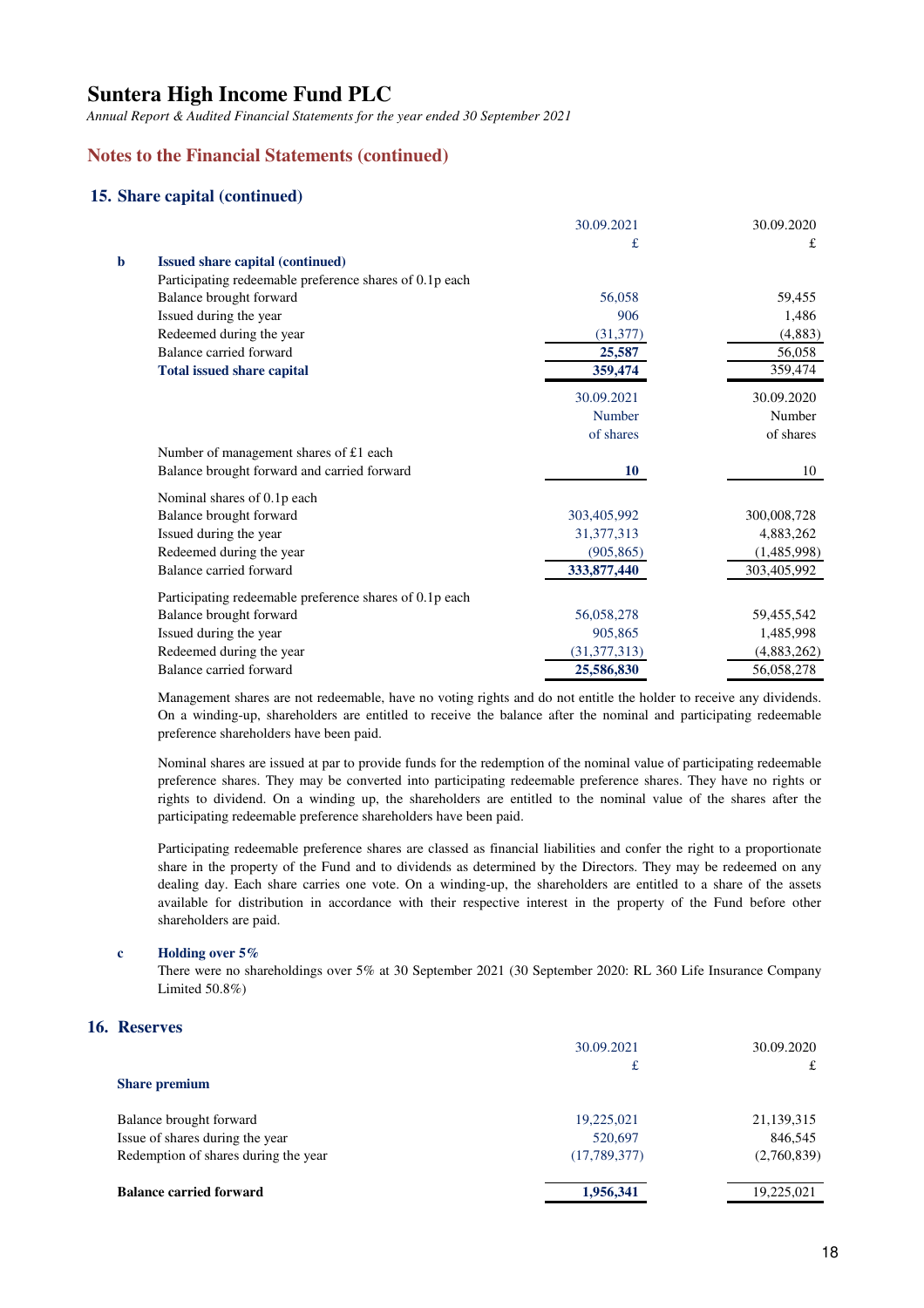*Annual Report & Audited Financial Statements for the year ended 30 September 2021*

### **Notes to the Financial Statements (continued)**

#### **16. Reserves (continued)**

| <b>Capital reserve</b>                                                                          | 30.09.2021<br>£          | 30.09.2020<br>£       |
|-------------------------------------------------------------------------------------------------|--------------------------|-----------------------|
| Balance brought forward<br>Total return for the year after distributions                        | 13,063,294<br>(679, 695) | 12,781,513<br>281,781 |
|                                                                                                 |                          |                       |
| <b>Balance carried forward</b>                                                                  | 12,383,599               | 13,063,294            |
| Net assets attributable to holders of<br>participating redeemable preference shares consist of: | £                        | £                     |
| Share capital - participating redeemable preference shares                                      | 25,587                   | 56,058                |
| Share premium                                                                                   | 1,956,341                | 19,225,021            |
| Capital reserves                                                                                | 12,383,599               | 13,063,294            |
|                                                                                                 | 14,365,527               | 32, 344, 373          |

### **17. Financial instruments**

The purpose of the Fund is to provide investors with a high income, before taxation, from a managed portfolio of fixedinterest securities, denominated in sterling and other currencies, with net income distributed on a quarterly basis. In pursuing this investment objective, the Fund holds a number of financial instruments. The Fund's financial instruments comprise debt securities, cash balances, debtors and creditors that arise directly from its operations, for example, in respect of sales and purchases awaiting settlement, amounts receivable for share issues and payable for share cancellations and debtors for accrued revenue.

The Fund's financial instruments consist of the following categories:

|                                                                         | 30.09.2021 | 30.09.2020   |
|-------------------------------------------------------------------------|------------|--------------|
|                                                                         | £          | £            |
| Financial assets at fair value through profit or loss - debt securities | 13,467,146 | 31, 177, 759 |
| Financial assets at amortised cost:                                     |            |              |
| <b>Debtors</b>                                                          | 531,262    | 777,925      |
| Cash at bank                                                            | 835,278    | 978,026      |
| Financial liabilities at amortised cost:                                |            |              |
| Creditors                                                               | (134,272)  | (285, 921)   |

The main risks arising from the financial instruments are market risk, liquidity risk and credit risk. The Fund's policies for managing these risks are summarised below and have been applied throughout the year.

#### **Market risk**

#### *Market price risk*

Market price risk, being the risk that the value of the Fund's investment holdings will fluctuate as a result of changes in market prices caused by factors other than interest rate movements.

Market price risk represents the potential loss the Fund might suffer through holding market positions in the face of price movements. The Fund's Investment Manager regularly reviews the asset allocation of the portfolio in order to minimise the risk associated with particular sectors whilst continuing to follow the investment objectives. The Fund's Investment Manager has responsibility for monitoring the existing portfolio selected in accordance with the overall asset allocation parameters described in the Scheme Particulars and seeks to ensure that individual stocks also meet the risk reward profile that is acceptable.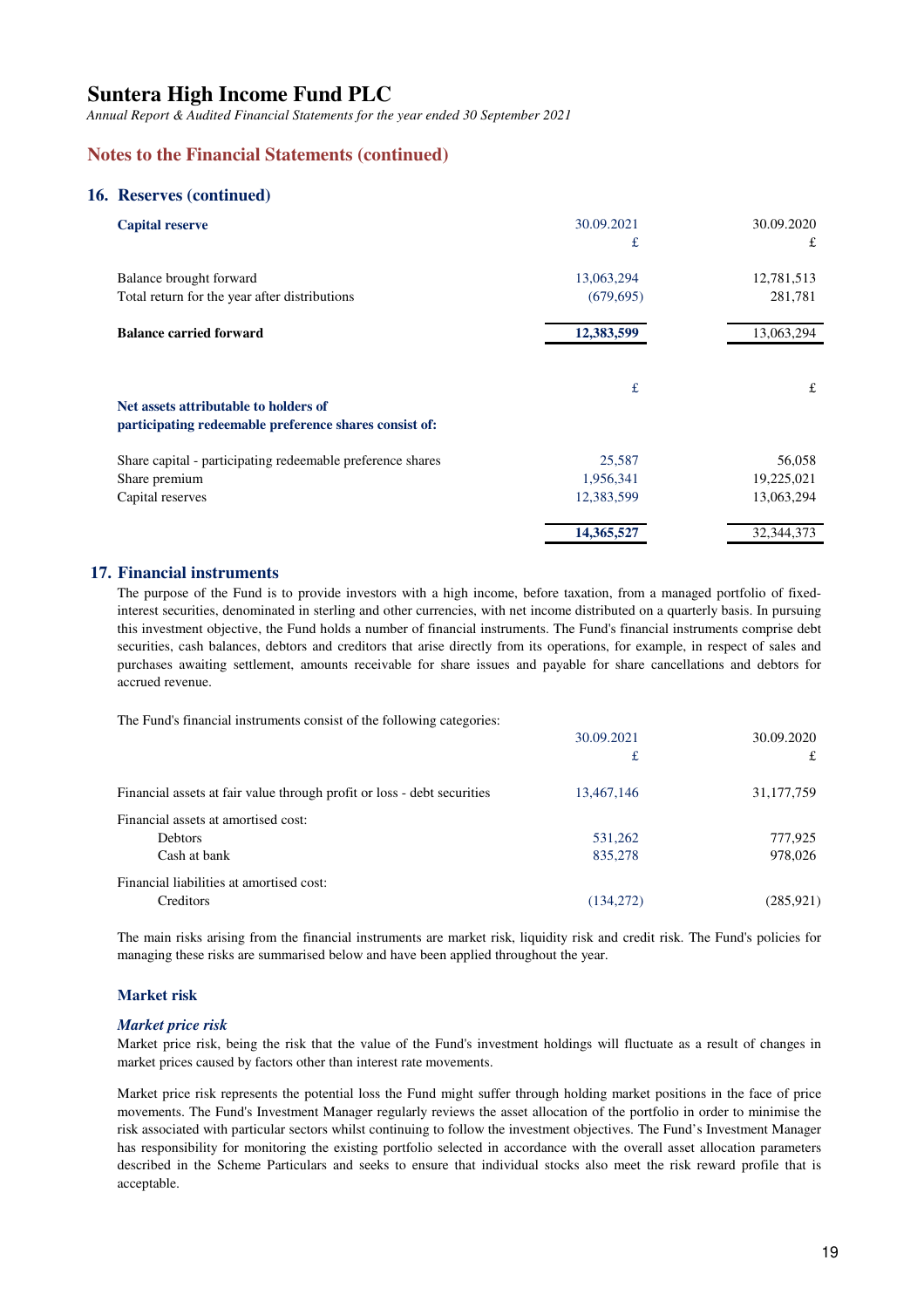*Annual Report & Audited Financial Statements for the year ended 30 September 2021*

### **Notes to the Financial Statements (continued)**

#### **17. Financial instruments (continued)**

#### **Market risk (continued)**

#### *Interest rate risk*

Interest rate risk is the risk that the fair value or future cash flows of a financial instrument will fluctuate because of changes in market interest rates.

Interest bearing assets held by the Fund are cash balances and fixed and floating rate debt securities.

Below is an analysis of the financial assets, analysed between fixed rate, floating rate and non-interest bearing.

|                   | Floating  | Fixed      | Financial  |            |
|-------------------|-----------|------------|------------|------------|
|                   | rate      | rate       | assets not |            |
|                   | financial | financial  | carrying   |            |
|                   | assets    | assets     | interest   | Total      |
|                   | £         | £          | £          | £          |
| 30 September 2021 | 3,492,624 | 10,809,800 | 531,262    | 14,833,686 |
| 30 September 2020 | 4,713,526 | 27,442,259 | 777,925    | 32,933,710 |

At 30 September 2021, for fixed rate securities, had market interest rates strengthened by 1% (2020: 1%) the net assets attributable to holders of participating redeemable preference shares would have decreased by £844,245 (2020: £2,181,660).

A weakening of the interest rate would have resulted in an equal and opposite effect on the financial statements, assuming all other variables remained constant.

The Fund has no financial liabilities other than short-term creditors and participating redeemable preference shares.

Interest receivable on cash is in general linked to the Bank of England base rate.

|                   | Weighted average<br>interest rate on bonds | Weighted average period<br>for which the rate is fixed |
|-------------------|--------------------------------------------|--------------------------------------------------------|
| 30 September 2021 | 4.32%                                      | $14.81$ years                                          |
| 30 September 2020 | $4.15\%$                                   | $13.72$ years                                          |

The maturity of the non-interest bearing instruments is less than a year.

Floating rate bond interest is calculated using daily published rates.

#### **Fair value of financial assets and liabilities**

There is no material difference between the value of the financial assets and liabilities, as shown in the balance sheet and their fair value. The main liability of the Fund is its obligation to redeem shares on demand.

#### **Liquidity risk**

Liquidity risk is the risk that an entity will encounter difficulties in meeting obligations associated with its financial

The Fund holds assets comprising mainly readily realisable securities and has no significant unlisted securities. The main liability of the Fund is the cancellation of shares by shareholders. This risk is minimised by holding cash and readily realisable securities.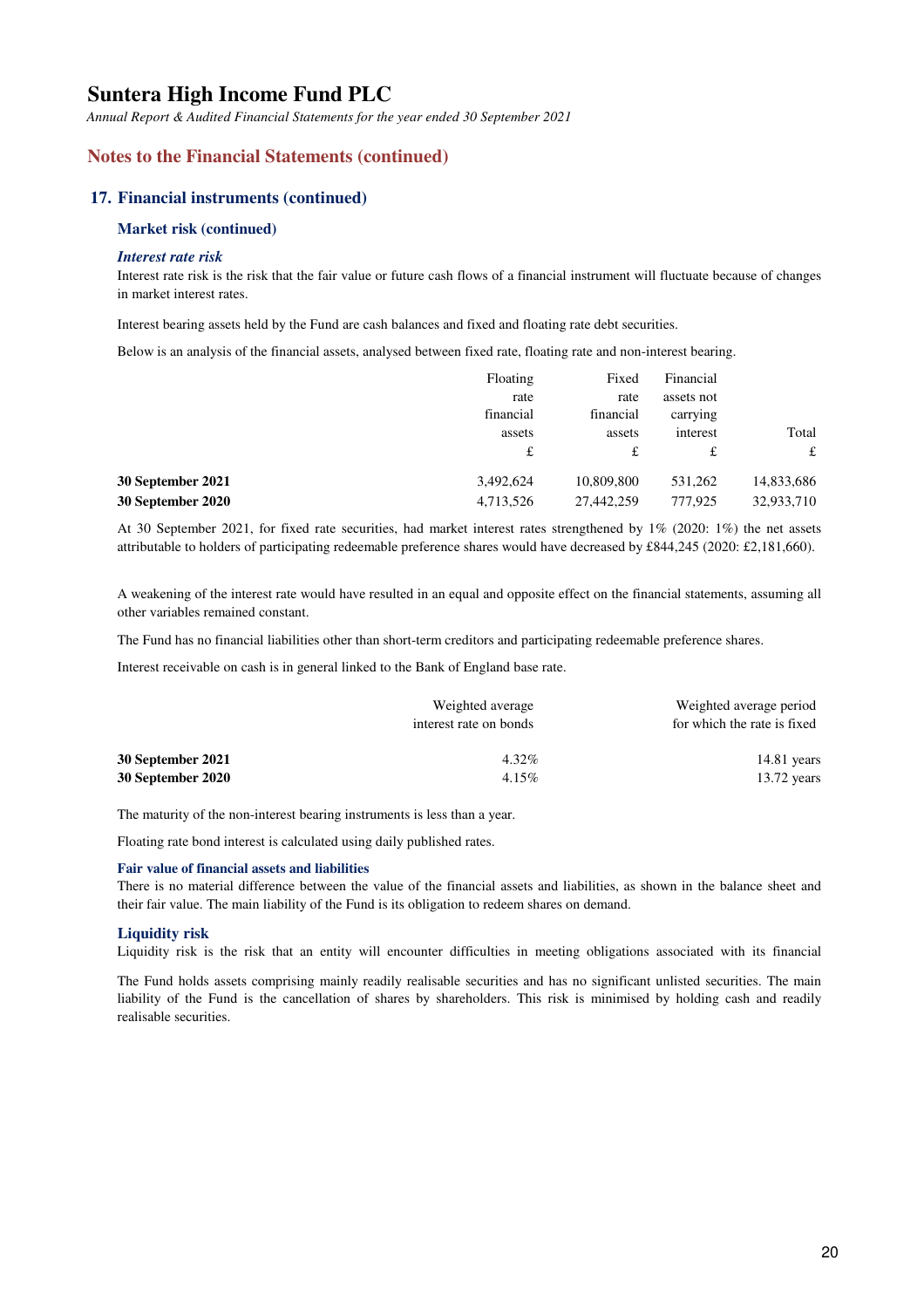*Annual Report & Audited Financial Statements for the year ended 30 September 2021*

### **Notes to the Financial Statements (continued)**

#### **17. Financial instruments (continued)**

#### **Credit risk**

Credit risk is the risk that one party to a financial instrument will cause a financial loss for the other party by failing to discharge an obligation. This includes counterparty and issuer risk.

Certain transactions in securities that the Fund enters into expose it to the risk that the counterparty will not deliver the investment for a purchase, or cash for a sale after the Fund has fulfilled its responsibilities. The Fund only buys and sells investments through brokers which have been approved by the Fund's Manager as an acceptable counterparty and these are reviewed on an ongoing basis.

The majority of the Fund's holdings are in investment grade bonds. The holdings are spread across a variety of industry sectors to avoid concentrations of credit risk.

Assets of the Fund may need to be sold if insufficient cash is available to finance redemptions. The Fund holds cash and cash deposits which potentially exposes the Fund to counterparty risk. The Manager constantly reviews the banks at which cash is deposited. Currently, the cash is held with RBS and BNY Mellon which have a credit rating of A-2 and A-1+ respectively (2020: cash held with RBS and BNY Mellon had a credit rating of A1 and A1+ respectively).

#### **Credit rating analysis**

A credit quality analysis is disclosed below in accordance with paragraph 3.84 of the SORP.

|                       | Market value | Market value |
|-----------------------|--------------|--------------|
|                       | 30.09.2021   | 30.09.2020   |
|                       |              |              |
| Investment grade      | 13, 147, 820 | 30,279,525   |
| Non-investment grade  | 319,326      | 898.234      |
| Total debt securities | 13,467,146   | 31, 177, 759 |
|                       |              |              |

#### **18. Fair value hierarchy**

The purpose of the fair value hierarchy is to prioritise the inputs that should be used to measure the fair value of assets and liabilities. The highest priority is given to quoted prices at which a transaction can be entered into and the lowest priority to unobservable inputs. Disclosure is required of the value in each category in order to give an insight into the extent to which fair value measurements are subjective. The disclosure is split into the following categories:

Level 1 - quoted prices for identical instruments in active markets. Quoted in an active market in this context means quoted prices are readily and regularly available and those prices represent actual and regularly occurring market transactions for the same financial instrument on an arm's length basis. For this purpose, a quoted price is a price at which the party performing the fair value measurement can enter into a transaction. Therefore the price must be binding on the party providing the quote.

Level 2 - inputs, other than quoted prices in Level 1, that are observable (i.e. developed using market data) either directly, such as prices, or indirectly, which are derived from prices. Financial instruments that trade in markets that are not considered to be active but are valued based on quoted market prices, dealer quotations or alternative pricing sources supported by observable inputs are classified within Level 2.

Level 3 - valuation techniques that use inputs that are unobservable (i.e. non-market data).

As at 30 September 2021 and 30 September 2020, all of the Fund's investments were classified as Level 2.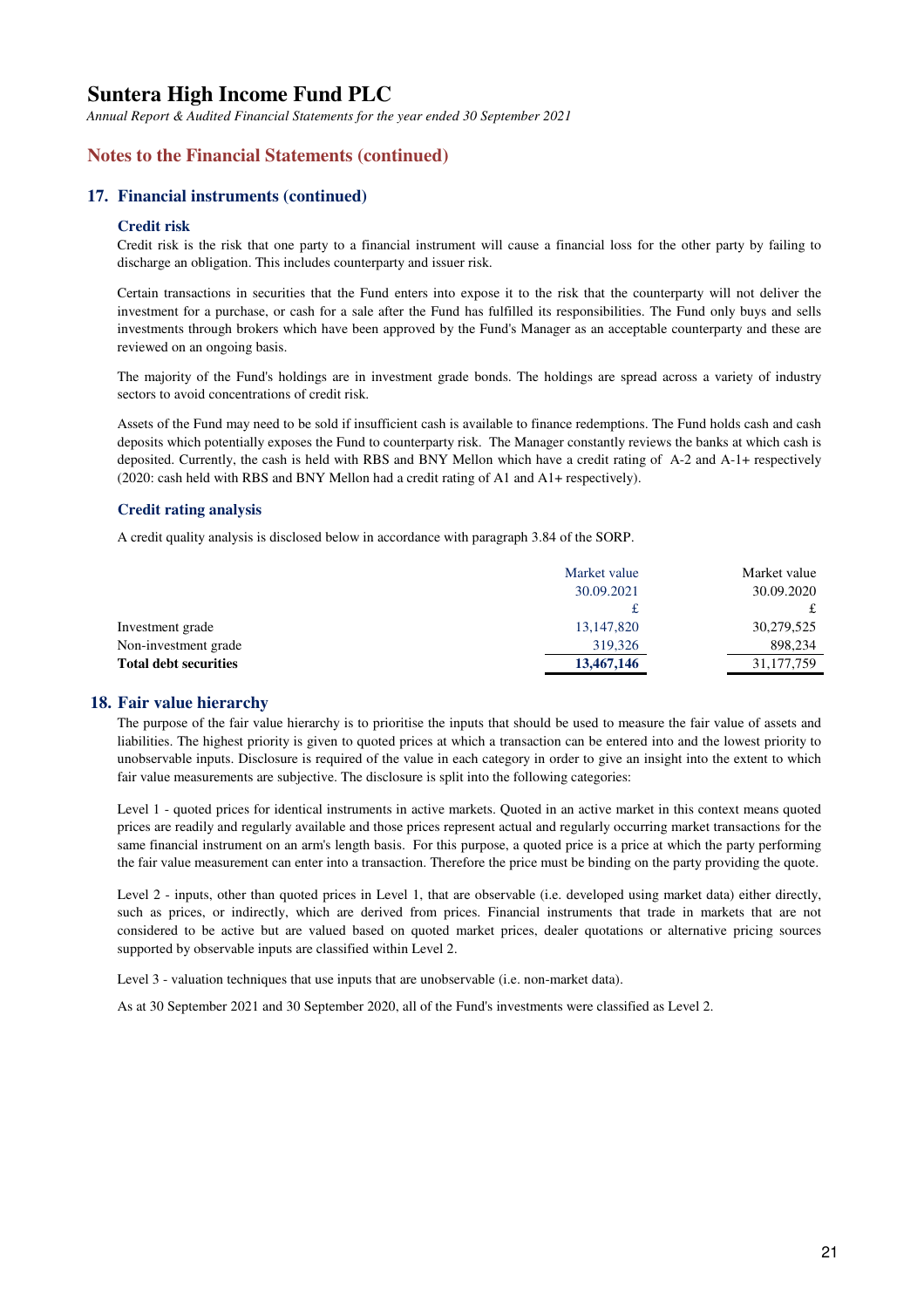*Annual Report & Audited Financial Statements for the year ended 30 September 2021*

## **Notes to the Financial Statements (continued)**

### **19. Portfolio transactions**

|                                              | 30.09.2021 | 30.09.2020 |
|----------------------------------------------|------------|------------|
|                                              | £          | £          |
| <b>Analysis of total purchases</b>           |            |            |
| Purchases in period before transaction costs | 7,084,360  | 12,708,120 |
| Purchase costs                               | 320        | 840        |
| Gross purchases total                        | 7,084,680  | 12,708,960 |
| <b>Analysis of total sales</b>               |            |            |
| Gross sales before transaction costs         | 24,076,798 | 15,048,210 |
| Sales costs                                  | (2,120)    | (940)      |
| Total sales net of transaction costs         | 24,074,678 | 15,047,270 |
|                                              |            |            |

#### **Average portfolio dealing spread**

As at the balance sheet date the average portfolio dealing spread was 0.6678% (2020: 0.9585%). This spread represents the difference between the values determined respectively by reference to the bid and offer prices of investments expressed as a percentage of the value determined by reference to the offer price.

### **20. Contingent liabilities**

There are no contingent liabilities or commitments outstanding at the date of the financial statements.

#### **21. Post balance sheet events**

At a meeting of the Board of Directors on 16 November 2021, for the reasons set out in the Manager's Report, the Fund Board with agreement of the Manager determined that in the likely event of no viable solution being identified it will be in the best interests of the Fund's shareholders to close the Fund. The Board requested the Manager to consider the required next steps and it is expected the process will be completed within the coming 12 months.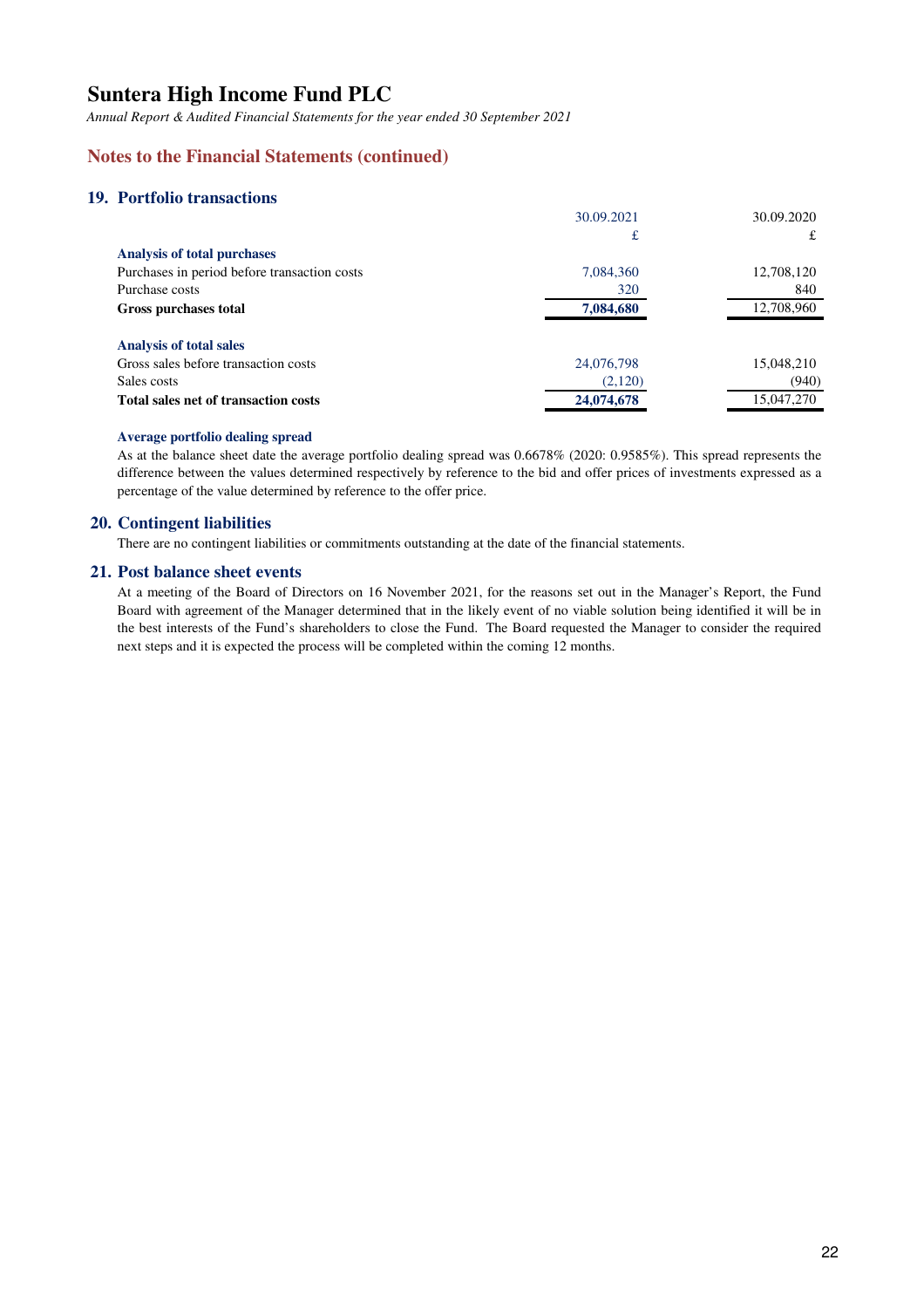*Annual Report & Audited Financial Statements for the year ended 30 September 2021*

# **Distribution Table**

|                                                           |                     |                     | Distribution        | Distribution        |
|-----------------------------------------------------------|---------------------|---------------------|---------------------|---------------------|
|                                                           | Net revenue         | Equalisation        | payable*            | paid                |
|                                                           | 2021<br>p per share | 2021<br>p per share | 2021<br>p per share | 2020<br>p per share |
|                                                           |                     |                     |                     |                     |
| <b>Final distribution</b>                                 |                     |                     |                     |                     |
| Participating shares                                      |                     |                     |                     |                     |
| *The 2021 final distribution was paid on 15 November 2021 | 0.2785              | 0.0025              | 0.2760              | 0.3413              |
| <b>Interim distributions</b>                              |                     |                     |                     |                     |
| <b>Interim distribution - Quarter 3</b>                   |                     |                     |                     |                     |
| Participating shares                                      |                     |                     |                     |                     |
| *The quarter 3 distribution was paid on 16 August 2021    | 0.2482              | 0.0021              | 0.2461              | 0.3367              |
| <b>Interim distribution - Quarter 2</b>                   |                     |                     |                     |                     |
| Participating shares                                      |                     |                     |                     |                     |
| *The quarter 2 distribution was paid on 17 May 2021       | 0.6634              | 0.1874              | 0.4760              | 0.3625              |
| <b>Interim distribution - Quarter 1</b>                   |                     |                     |                     |                     |
| Participating shares                                      |                     |                     |                     |                     |
| *The quarter 1 distribution was paid on 15 February 2021  | 0.3485              | 0.0034              | 0.3451              | 0.3736              |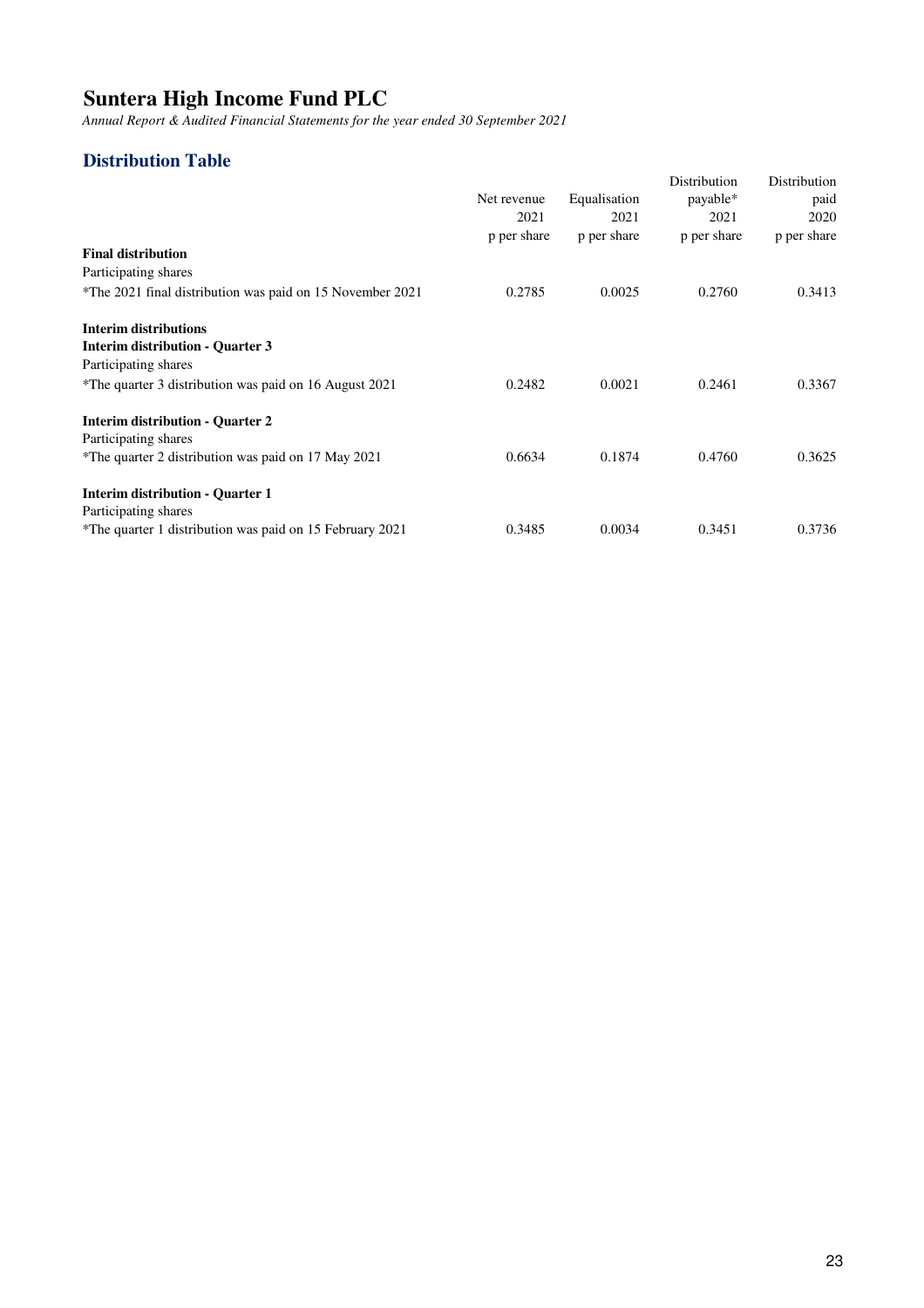### **Independent Auditor's report to the members of Suntera High Income Fund PLC**

### **Report on the audit of the financial statements**

#### **Our opinion**

In our opinion, the financial statements:

• give a true and fair view of the financial position of Suntera High Income Fund PLC (the "Fund") as at 30 September 2021 and of the net revenue and the net capital losses of the scheme property of the Fund for the year then ended in accordance with United Kingdom Accounting Standards, comprising FRS 102: "The Financial Reporting Standard applicable in the UK and Republic of Ireland"; and

• have been properly prepared in accordance with the Statement of Recommended Practice for Authorised Funds, the Authorised Collective Investment Schemes Regulations 2010, the Isle of Man Companies Acts 1931 to 2004 and the Fund's principal constitutional documents.

#### *What we have audited*

The Fund's financial statements comprise:

- **-** the balance sheet as at 30 September 2021;
- **-** the statement of total return for the year then ended;
- **-** the statement of change in net assets attributable to holders of participating redeemable preference shares for the year then ended;
- **-** the distribution table for the year then ended; and
- **-** the notes to the financial statements, which include significant accounting policies and other explanatory information.

#### **Basis for opinion**

We conducted our audit in accordance with International Standards on Auditing ("ISAs") and applicable law. Our responsibilities under those standards are further described in the "Auditor's responsibilities for the audit of the financial statements" section of our report.

We believe that the audit evidence we have obtained is sufficient and appropriate to provide a basis for our opinion.

#### **Emphasis of matter - Basis of preparation**

In forming our opinion on the financial statements, which is not modified, we have considered the adequacy of the disclosures made in note 1a to the financial statements concerning the basis of preparation. The performance of the Fund has been impacted due to a significant redemption that occurred during the year. Whilst the Board, in conjunction with the Manager, the Investment Manager and the Fiduciary Custodian, are exploring alternative options to secure the future of the Fund, the directors believe there is a significant chance that the Fund will close within 12 months of signing these financial statements. Accordingly the going concern basis of accounting is no longer appropriate and the financial statements have been prepared on a basis other than going concern as described in note 1a to the financial statements. No adjustments were necessary in these financial statements to reduce assets to their realisable value or to provide for liabilities arising from the decision.

#### *Independence*

We are independent of the Fund in accordance with the International Code of Ethics for Professional Accountants (including International Independence Standards) issued by the International Ethics Standards Board for Accountants ("IESBA Code"). We have fulfilled our other ethical responsibilities in accordance with the IESBA Code.

#### **Other information**

The other information comprises all of the information in the Annual Report and Audited Financial Statements other than the financial statements and our auditor's report thereon. The directors are responsible for the other information.

Our opinion on the financial statements does not cover the other information and we do not express any form of assurance conclusion thereon.

In connection with our audit of the financial statements, our responsibility is to read the other information identified above and, in doing so, consider whether the other information is materially inconsistent with the financial statements or our knowledge obtained in the audit, or otherwise appears to be materially misstated. If, based on the work we have performed, we conclude that there is a material misstatement of this other information, we are required to report that fact. We have nothing to report in this regard.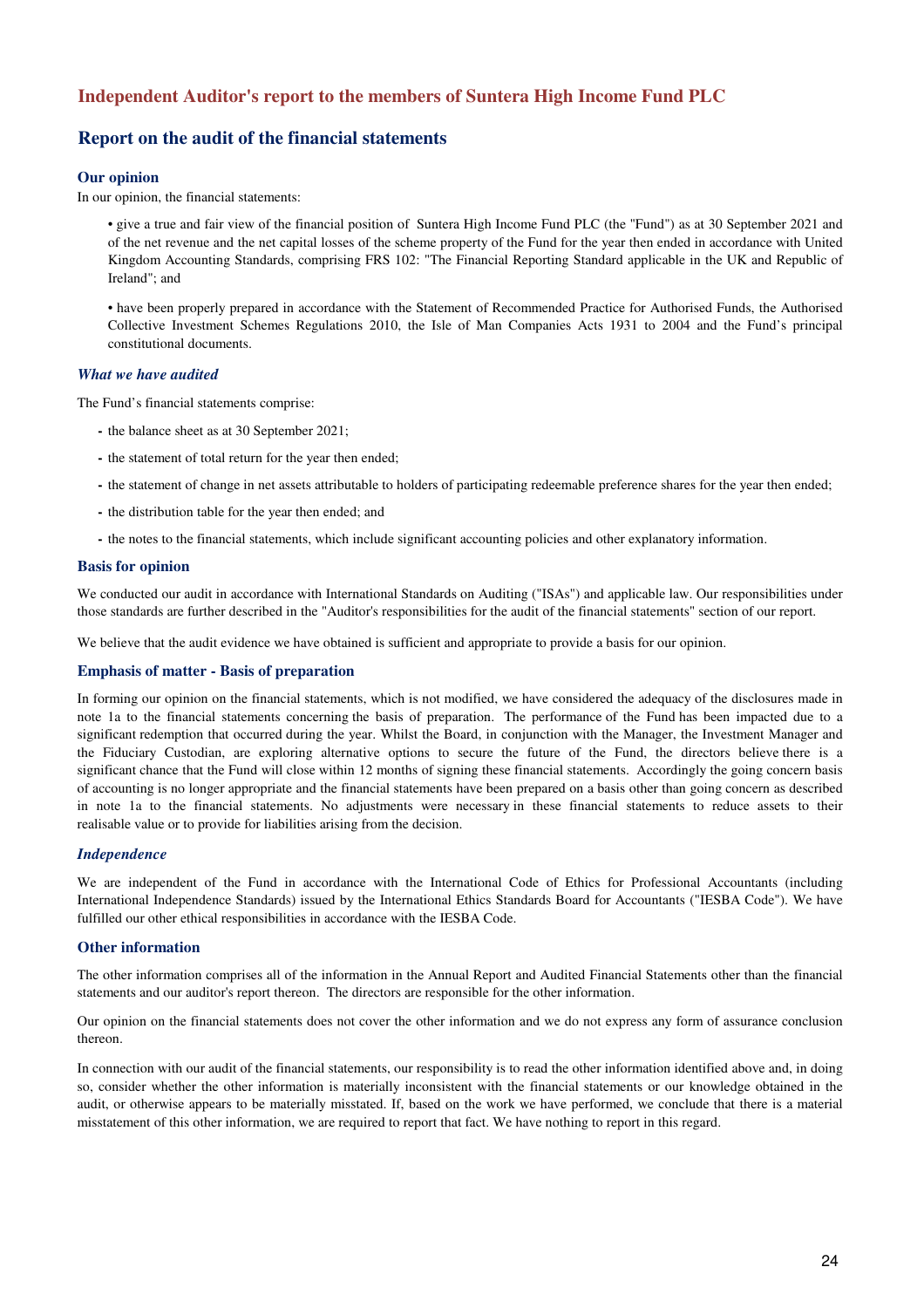# **Independent Auditor's report to the members of Suntera High Income Fund PLC (continued)**

#### **Responsibilities of the directors for the financial statements**

The directors are responsible for the preparation of financial statements that give a true and fair view in accordance with the applicable framework and for such internal control as the directors determine is necessary to enable the preparation of financial statements that are free from material misstatement, whether due to fraud or error.

In preparing the financial statements, the directors are responsible for assessing the Fund's ability to continue as a going concern, disclosing, as applicable, matters related to going concern and using the going concern basis of accounting unless the directors either intend to liquidate the Fund or cease operations, or have no realistic alternative but to do so.

#### **Auditor's responsibilities for the audit of the financial statements**

Our objectives are to obtain reasonable assurance about whether the financial statements as a whole are free from material misstatement, whether due to fraud or error, and to issue an auditor's report that includes our opinion. Reasonable assurance is a high level of assurance, but is not a guarantee that an audit conducted in accordance with ISAs will always detect a material misstatement when it exists. Misstatements can arise from fraud or error and are considered material if, individually or in aggregate, they could reasonably be expected to influence the economic decisions of users taken on the basis of these financial statements.

As part of an audit in accordance with ISAs, we exercise professional judgement and maintain professional scepticism throughout the audit. We also:

- **-** identify and assess the risks of material misstatement of the financial statements, whether due to fraud or error, design and perform audit procedures responsive to those risks, and obtain audit evidence that is sufficient and appropriate to provide a basis for our opinion. The risk of not detecting a material misstatement resulting from fraud is higher than for one resulting from error, as fraud may include collusion, forgery, intentional omissions, misrepresentations, or the override of internal control.
- **-** obtain an understanding of internal control relevant to the audit in order to design audit procedures that are appropriate in the circumstances, but not for the purpose of expressing an opinion on the effectiveness of the Fund's internal control.
- evaluate the appropriateness of accounting policies used and the reasonableness of accounting estimates and related disclosures made by the directors.
- conclude on the appropriateness of the directors' use of the going concern basis of accounting and, based on the audit evidence obtained, whether a material uncertainty exists related to events or conditions that may cast significant doubt on the Fund's ability to continue as a going concern. If we conclude that a material uncertainty exists, we are required to draw attention in our auditor's report to the related disclosures in the financial statements or, if such disclosures are inadequate, to modify our opinion. Our conclusions are based on the audit evidence obtained up to the date of our auditor's report. However, future events or conditions may cause the Fund to cease to continue as a going concern.
- evaluate the overall presentation, structure and content of the financial statements, including the disclosures, and whether the financial statements represent the underlying transactions and events in a manner that achieves fair presentation.

We communicate with the directors regarding, among other matters, the planned scope and timing of the audit and significant audit findings, including any significant deficiencies in internal control that we identify during our audit.

This report, including the opinion, has been prepared for and only for the Fund's members as a body in accordance with Section 15 of the Isle of Man Companies Act 1982 and for no other purpose. We do not, in giving this opinion, accept or assume responsibility for any other purpose or to any other person to whom this report is shown or into whose hands it may come save where expressly agreed by our prior consent in writing.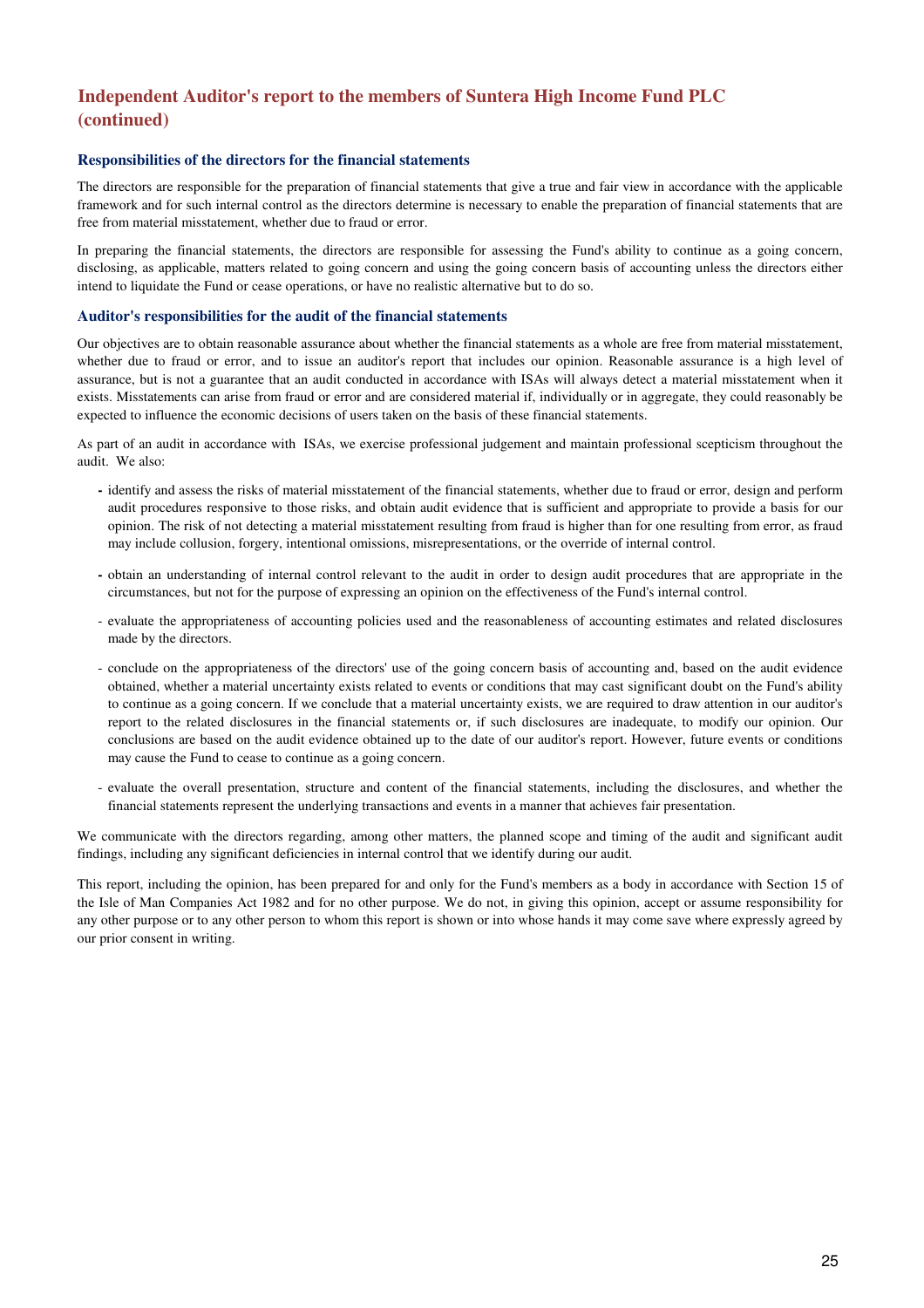# **(continued) Independent Auditor's report to the members of Suntera High Income Fund PLC**

### **Report on other legal and regulatory requirements**

#### **Adequacy of accounting records and information and explanations received**

Under the Isle of Man Companies Act 1931 to 2004 we are required to report to you by exception if, in our opinion:

- we have not received all the information and explanations we require for our audit;
- proper books of account have not been kept, or proper returns adequate for our audit have not been received from branches not visited by us;
- the financial statements are not in agreement with the books of account and returns; and
- certain disclosures of directors' loans and remuneration specified by law have not been complied with.

We have no exceptions to report arising from this responsibility.

Under the Authorised Collective Investment Schemes Regulations 2010, we are required to report to you by exception if, in our opinion, proper accounting records for the Fund have not been kept, or whether the financial statements are not in agreement with those records.

We have no exceptions to report arising from this responsibility.

#### **Opinion on other matters prescribed by the Authorised Collective Investment Schemes Regulations 2010**

Under the Authorised Collective Investment Schemes Regulations 2010 we are required to report to you on other prescribed matters. In our opinion:

- we have obtained all the information and explanations, which to the best of our knowledge and belief, we consider necessary for the purposes of the audit; and
- the information given in the Manager's Report and the Directors' Report for the financial year for which the financial statements are prepared is consistent with the financial statements.

**PricewaterhouseCoopers LLC** 16 December 2021 **Chartered accountants Sixty Circular Road Douglas, Isle of Man**